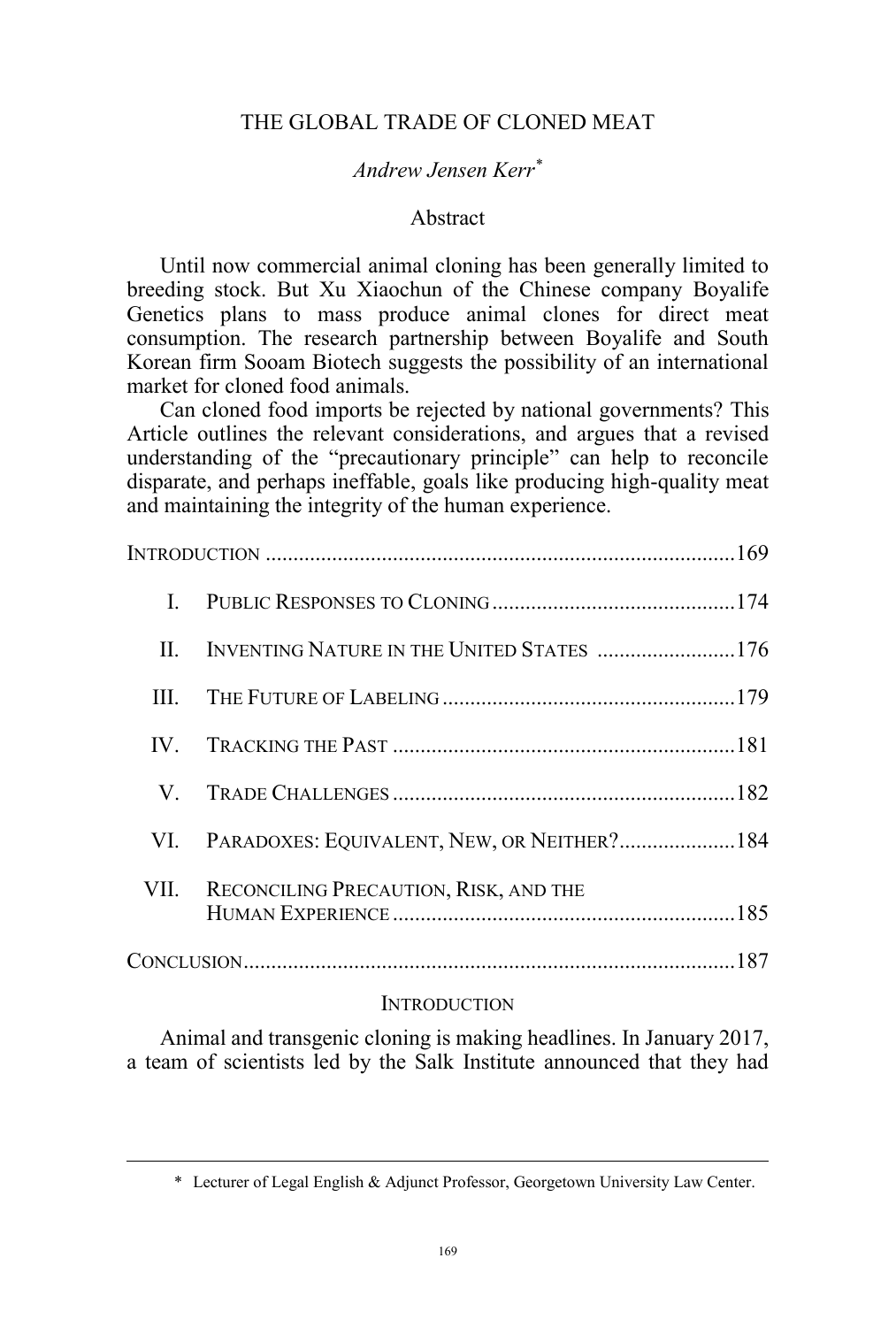created a chimera human–pig embryo.<sup>1</sup> Supporters view this as a formative step to the production of lab-created organs for human patients. Pigs have notably similar organs to humans, and so scientists think these transgenic organs have correlatively less chance of "rejection risk."<sup>2</sup> But perhaps you share my reaction that human–pig hybrids are also a bit dystopic and icky. The brave new world of contemporary science offers innovative ways to alleviate human suffering and extend human life, but it also prompts debate about the integrity of the human experience and limits on human experimentation. The line-drawing problem between genetic therapy and enhancement is a difficult one, but there should be at least some set of universal standards or guidelines for tinkering with our human condition. The slippery-slope argument may suggest the connections between animal and human cloning. Another relevant trope is the domino effect: If one rogue nation begins creating its genetic uberhuman, other nations will be incentivized to join this eugenics race to the bottom.3

The bioethical question has shifted from what is possible to what is acceptable.<sup>4</sup> Princeton biologist Lee M. Silver posits that human cloning is inevitable: "If nuclear transplantation works in every mammalian species in which it has been seriously tried, then nuclear transplantation *will* work with human cells as well."<sup>5</sup> Still, even if resistance to a brave new world of human cloning reflects an effete sensibility or prudishness with the unknown, one could at minimum argue this is a project that requires international deliberation. The Declaration of Helsinki governs human research ethics; however, there is not any specific convention on human cloning or posthuman experimentation. There are proposals for international agreements, such as the Convention on the Preservation of the Human Species.<sup>7</sup> But present legal restrictions on cloning are limited

 <sup>1.</sup> Erin Blakemore, *Human–Pig Hybrid Created in the Lab—Here Are the Facts*, NAT'<sup>L</sup> GEOGRAPHIC (Jan. 26, 2017), http://news.nationalgeographic.com/2017/01/human–pig-hybridembryo-chimera-organs-health-science/.

<sup>2.</sup> *Id.*

<sup>3.</sup> *Cf.* George J. Annas et al., *Protecting the Endangered Human: Toward an International Treaty Prohibiting Cloning and Inheritable Alterations*, 28 AM. J.L. & MED. 151, 161–62 (2002) (restating the argument that cloning will inevitably lead to attempts to create not just genetic duplicates, but better and better humans).

<sup>4.</sup> Jesper Lassen et al., *After Dolly—Ethical Limits to the Use of Biotechnology on Farm Animals*, 65 THERIOGENOLOGY 992, 993 (2006).

<sup>5.</sup> Lee M. Silver, *Cloning, Ethics, and Religion*,7CAMBRIDGE Q. HEALTHCARE ETHICS 168, 169 (1998).

<sup>6.</sup> Jharna Mandal et al., *Ethics in Human Research*, TROPICAL PARASITOLOGY (2011), https://www.ncbi.nlm.nih.gov/pmc/articles/PMC3593469/.

<sup>7.</sup> Annas et al., *supra* note 3.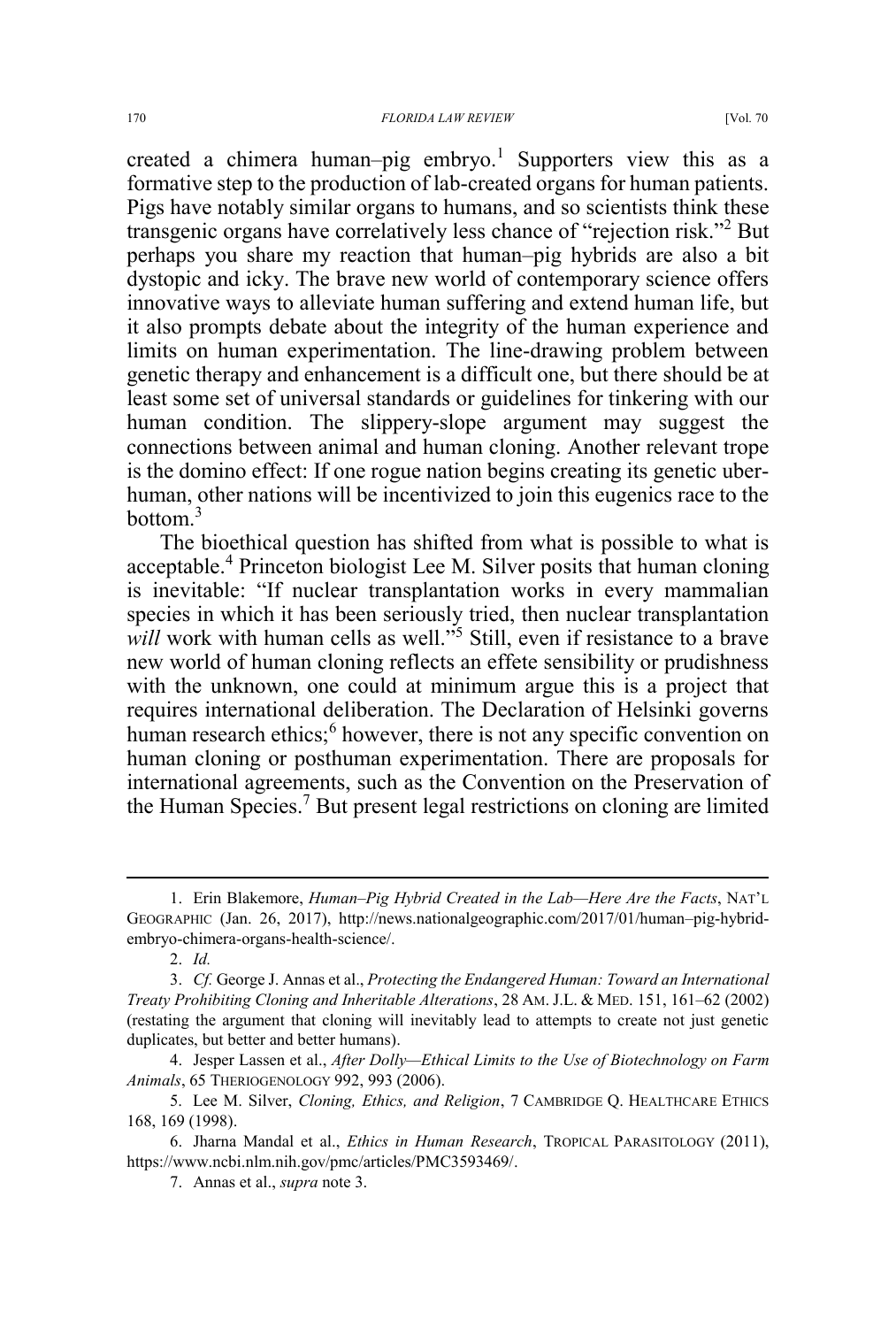to national or supranational documents<sup>8</sup> and to individual state legislation within the United States.<sup>9</sup> Part of this lack of consensus goes to definitional problems inherent in separating, for example, gene treatment to cure a "defect" from possible procedures to expand human capacity.<sup>10</sup> Perhaps there is also a sense that cloning is a distant reality that only exists in science-fiction films. The "birth" of Dolly the Sheep inspired a burst of debate.<sup>11</sup> But since that event there has been relatively little public debate—or at least very few legislative moves.

Big agriculture and other defenders of the free trade of cloned-animal products have suggested a bright-line separation of animal and human experimentation.<sup>12</sup> The 1997 National Bioethics Advisory Committee had a similarly conclusory take on this (supposed) binary of animal visà-vis human cloning: "[R]esearch on cloning animals . . . does not raise the issues implicated in attempting to use this technique for human cloning, and its continuation should only be subject to existing regulations regarding the humane use of animals and review by institution-based animal protection committees."<sup>13</sup> But topical stories on animal cloning bring into focus its implications for human experimentation.

A human–pig embryo can be rationalized. Lab-created organs have a decidedly utilitarian purpose and are visibly distinguishable from a proper full-size human clone. Most people do not self-identify by their internal, discrete organs—indeed many already volunteer them to others. *In vitro*, or "cultured," meat is analogous. In August 2013, the first labgrown burger "taste test" was celebrated in London.<sup>14</sup> Google cofounder

12. John F. Murphy, *Mandatory Labeling of Food Made from Cloned Animals: Grappling*  with Moral Objections to the Production of Safe Products, 63 FOOD & DRUG L.J. 131, 139 (2008) ("Despite the common association [between human and animal cloning] in the public mind, researchers in the animal cloning field scoff at the possibility.").

13. Stacy J. Ratner, Note, *Baa, Baa, Cloned Sheep, Have You Any Law? Legislative Responses to Animal Cloning in the European Union and United States*, 22 B.C. INT'L & COMP. L. REV. 141, 151 (1999) (quoting NAT'L BIOETHICS ADVISORY COMM'N, CLONING HUMAN BEINGS: REPORT AND RECOMMENDATIONS iv (1997)).

14. Trae Norton, *From the Lab to the Supermarket: In Vitro Meat as a Viable Alternative to Traditional Meat Production*, 11 J. FOOD L. & POL'Y 157, 165 (2015).

 <sup>8.</sup> *E.g.*, Charter of Fundamental Rights of the European Union, art. 3(2), 2000 O.J. (C 364) 1, 9.

<sup>9.</sup> *Laws and Public Policy About Cloning*, CLONING—A WEBLIOGRAPHY, http://staff.lib.msu.edu/skendall/cloning/laws.htm (last visited Oct. 8, 2017).

<sup>10.</sup> Faith Lagay, *Gene Therapy or Genetic Enhancement: Does it Make a Difference?*, 3 AM. MED. ASS'N J. ETHICS (Feb. 2001), http://journalofethics.ama-assn.org/2001/02/gnth1- 0102.html.

<sup>11.</sup> Russell Blackford, *Dolly the Sheep and the Human Cloning Debate – Twenty Years Later*, CONVERSATION (Aug. 9, 2016), http://theconversation.com/dolly-the-sheep-and-thehuman-cloning-debate-twenty-years-later-63712.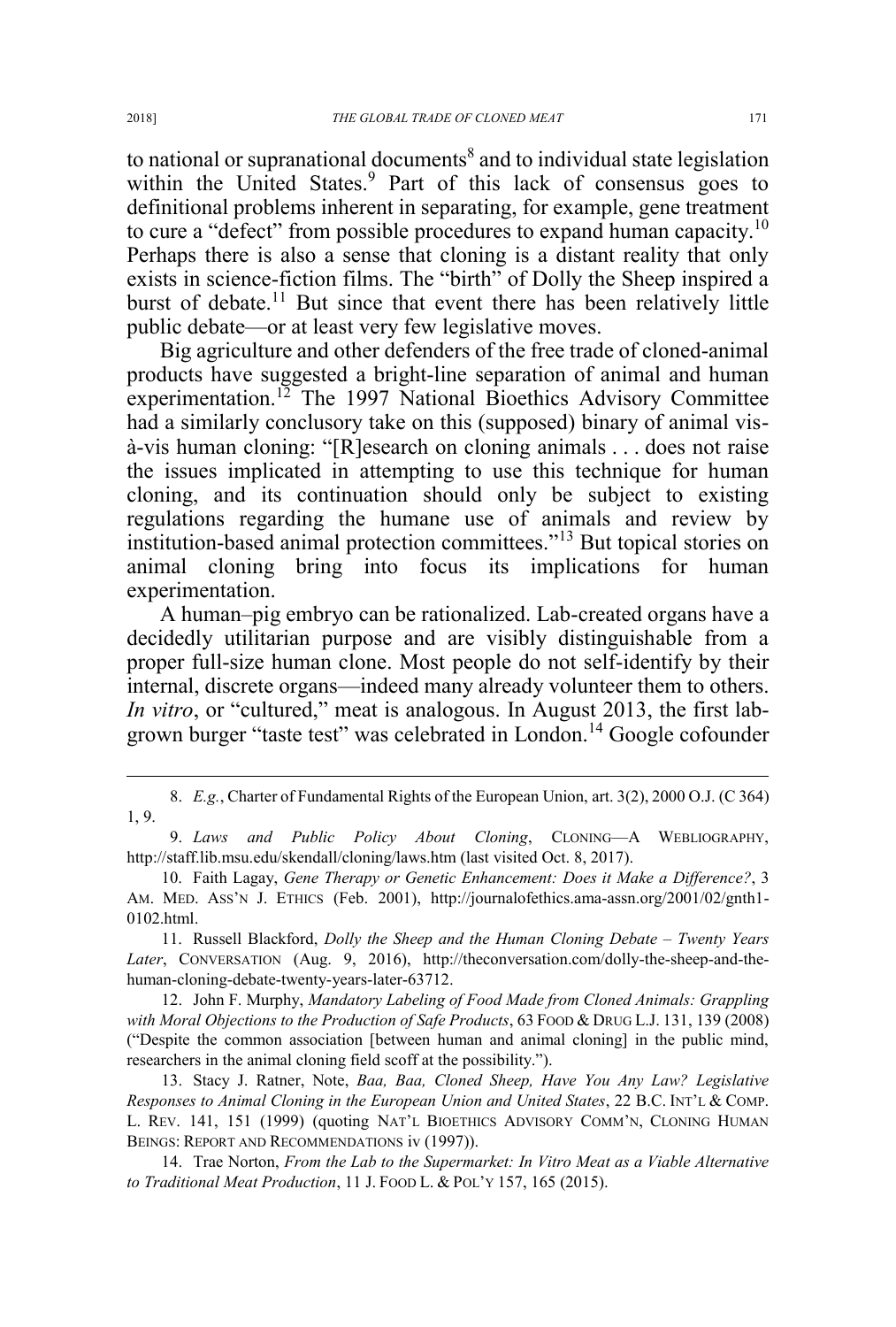Sergey Brin is a vanguard investor in this project to create economically viable *in vitro* meat alternatives,<sup>15</sup> and since 2013 there has been significant progress in reducing costs.<sup>16</sup> The promise of *in vitro* meat is the taste and nutrition of meat without the suffering. This should trump any intuition that *in vitro* meat is alien or unseemly.<sup>17</sup> And besides, *in vitro* burgers look just like the natural kind, even if they are desiccated or bland.18 They don't disturb the senses or internalized order of nature.

The assembly-line carcasses of the Boyalife factory are different. Until now animal cloning has been most associated with the boutique practice of re-producing cherished pets<sup>19</sup> or the scientific quest to recreate extinct species.<sup>20</sup> The commercial viability of cloning food animals has been deemed remote.<sup>21</sup> But Xu Xiaochun of the Chinese company Boyalife Genomics plans to bring mass production to animal cloning for direct meat consumption. The company expects to open a factory the size

17. More specifically, challenging the notion that fake meat will prove a panacea for the eco-catastrophes wrought by modern meat industries, these artistic and literary forerunners of emergent scientific realities come to position meat substitutes in ways that trouble the linkage of the human subject with all forms of authority, and in so doing pursue deeper inquiry into whether and how fake meat leverages more responsive and responsible environmental ethics. *E.g.*, Susan McHugh, *Real Artificial: Tissue-Cultured Meat, Genetically Modified Farm Animals, and Fictions*, 18 CONFIGURATIONS 181, 183 (2010).

18. Norton, *supra* note 14, at 165–66.

19. *E.g.*, AFP–JIJI, *Cost of Replicating Fido? \$100,000 a Pup, Korean Cloning Clinic Says*, JAPAN TIMES (July 4, 2016), https://web.archive.org/web/20160714193808/ http://www.japantimes.co.jp/news/2016/07/04/asia-pacific/science-health-asia-pacific/cost-ofreplicating-fido-100000-a-pup-korean-cloning-clinic-says/#.WZh-WWVMmIU ("With a client list including princes, celebrities and billionaires, the foundation offers owners protection against loss and grief with a cloning service that promises the perfect replacement for a beloved pet.").

20. *See* Alejandro E. Camacho, *Going the Way of the Dodo: De-Extinction, Dualisms, and Reframing Conservation*, 92 WASH. U. L. REV. 849, 857 (2015) ("Advances in knowledge achieved through cloning efforts for extinct species could be used to engage in cloning for extant endangered species, particularly for species that have declined to only a few or single nonreproducing individuals.").

21. *See, e.g.*, Murphy, *supra* note 12, at 134 (explaining why cloning food animals is cost prohibitive compared to breeding food animals); *see also* Chris Downes, *The Rise and Fall of the New EU Novel Food Regulation: The Complex Influence of the WTO SPS Agreement*, 8 ASIAN J. WTO & INT'L HEALTH L. & POL'Y 249, 270 (2013) ("With a production cost for a single animal of around US\$20,000, economics alone rules out such animals entering the food chain.").

 <sup>15.</sup> *Id.* at 166.

<sup>16.</sup> *See, e.g.*, Marta Zaraska, *Lab-Grown Meat Is in Your Future, and It May Be Healthier Than the Real Stuff*, WASH. POST (May 2, 2016), https://www.washingtonpost.com/national/ health-science/lab-grown-meat-is-in-your-future-and-it-may-be-healthier-than-the-real-stuff/ 2016/05/02/aa893f34-e630-11e5-a6f3-21ccdbc5f74e\_story.html?utm\_term=.0b1f73aee2f3 (noting how a Dutch company spent \$330,000 in 2013 to create a single hamburger, but an American company produced a pound of meatballs for \$18,000 in 2016).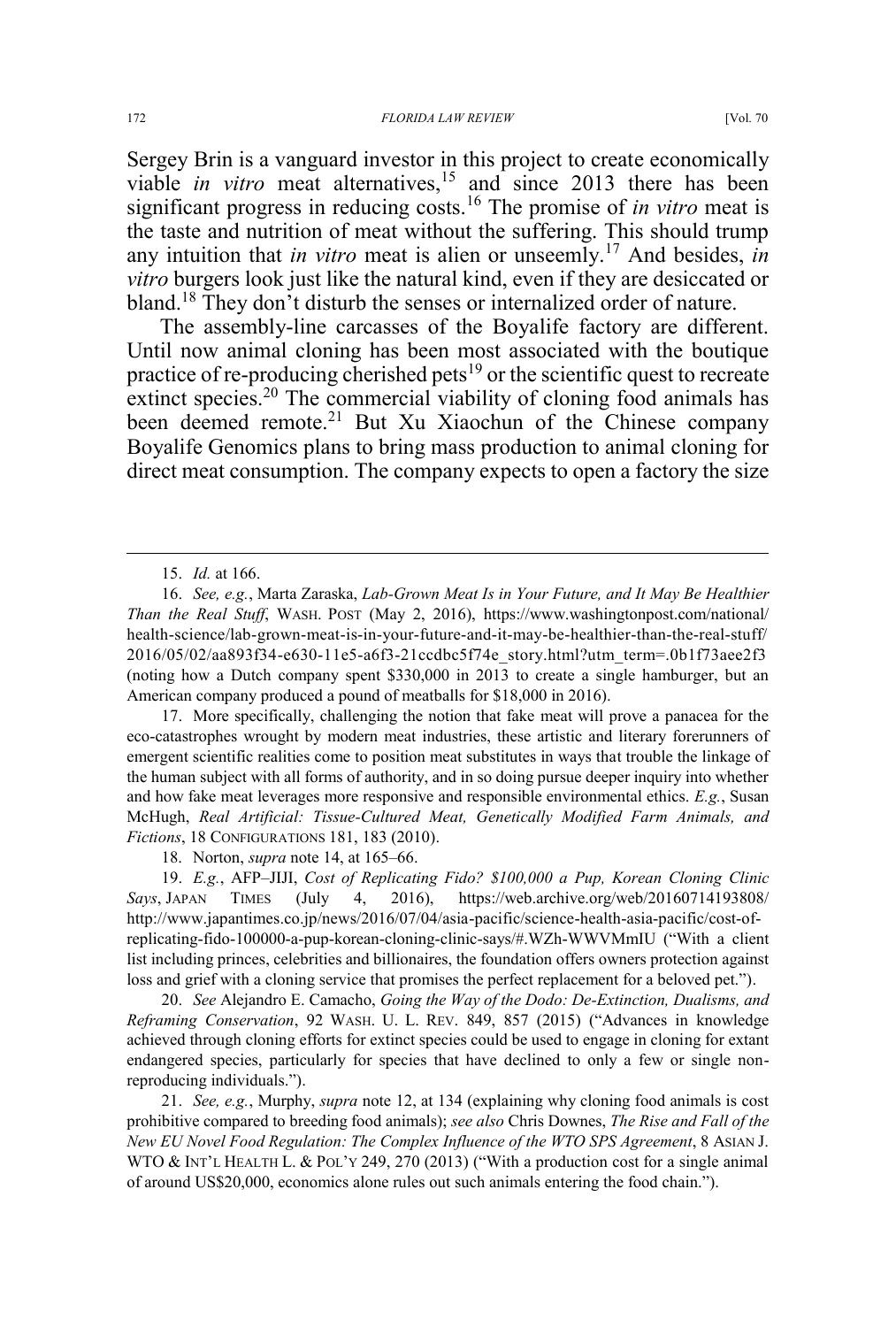of three American football fields soon in Tianjin, $^{22}$  a mega-facility that will include a gene storage area and museum.<sup>23</sup> The Boyalife Twitter feed has unveiled recent pictures of sleek, modern construction.<sup>24</sup> The company also has more rarefied goals. According to Xiaochun, "cloned beef is the tastiest beef [he's] had."<sup>25</sup> Boyalife aims to create a flavorful product to help fill a lack of high-quality beef in Mainland China.<sup>26</sup>

The company's goal is ambitious: to produce 100,000 "top-quality" cow embryos per year, and eventually 5% of the premium cattle slaughtered in China.<sup>27</sup> The research partnership between Boyalife and South Korean firm Sooam Biotech suggests the possibility of an international market for cloned food animals.<sup>28</sup> This sci-fi play on the notion of farm-to-table is alarming.

This Article considers the implications of animal meat clones on patent and trade law. Clones fit awkwardly into current legal categories, notably whether an animal clone or its cloned meat is "novel." This Article questions the continued utility of this construct of newness for thinking about already-living beings, specifically about whether these animal meat clones are meaningfully different from other sorts of cloned products in the global food supply chain. Can cloned-food imports be rejected by national governments? This Article outlines the available arguments and argues that a revised understanding of the "precautionary principle" can help to reconcile disparate, and perhaps ineffable, goals like producing high-quality meat and maintaining the integrity of the human experience. $29$ 

 <sup>22.</sup> John Hayward, *Chinese Scientist Plans to Clone a Million Cows Per Year*, BREITBART (Jan. 4, 2016), http://www.breitbart.com/tech/2016/01/04/chinese-scientist-plans-clone-millioncows-per-year/.

<sup>23.</sup> Michael Addady, *China Will Start Cloning Cattle to Meet Rising Beef Demands*, FORTUNE (Dec. 1, 2015), http://fortune.com/2015/12/01/china-cloning-cattle/.

<sup>24.</sup> *See generally* Boyalife Group (@BoyalifeGroup), TWITTER, https://twitter.com/BoyalifeGroup (last visited Oct. 8, 2017) (displaying pictures of Boyalife Group's construction).

<sup>25.</sup> Tom Phillips, *Largest Animal Cloning Factory Can Save Species, Says Chinese Founder*, GUARDIAN (Nov. 24, 2015, 12:27 AM), https://www.theguardian.com/world/2015/nov/ 24/worlds-largest-animal-cloning-factory-can-save-species-says-chinese-founder.

<sup>26.</sup> Stephen M. Lepore, *Chinese Cloning Firm 'Won't Make Frankensteins' With Humans*, N.Y. DAILY NEWS (Dec. 28, 2015, 5:52 PM), http://www.nydailynews.com/news/world/cloningfirm-no-plans-clone-humans-article-1.2479074.

<sup>27.</sup> Phillips, *supra* note 25.

<sup>28.</sup> *Id.*

<sup>29.</sup> *See, e.g.*, Sophie M. Clavier, *Food Fight at the WTO: Can the Precautionary Principle Reconcile Liberalization and Public Fear?*, 16 CURRENTS: INT'L TRADE L.J. 3, 3 (2008).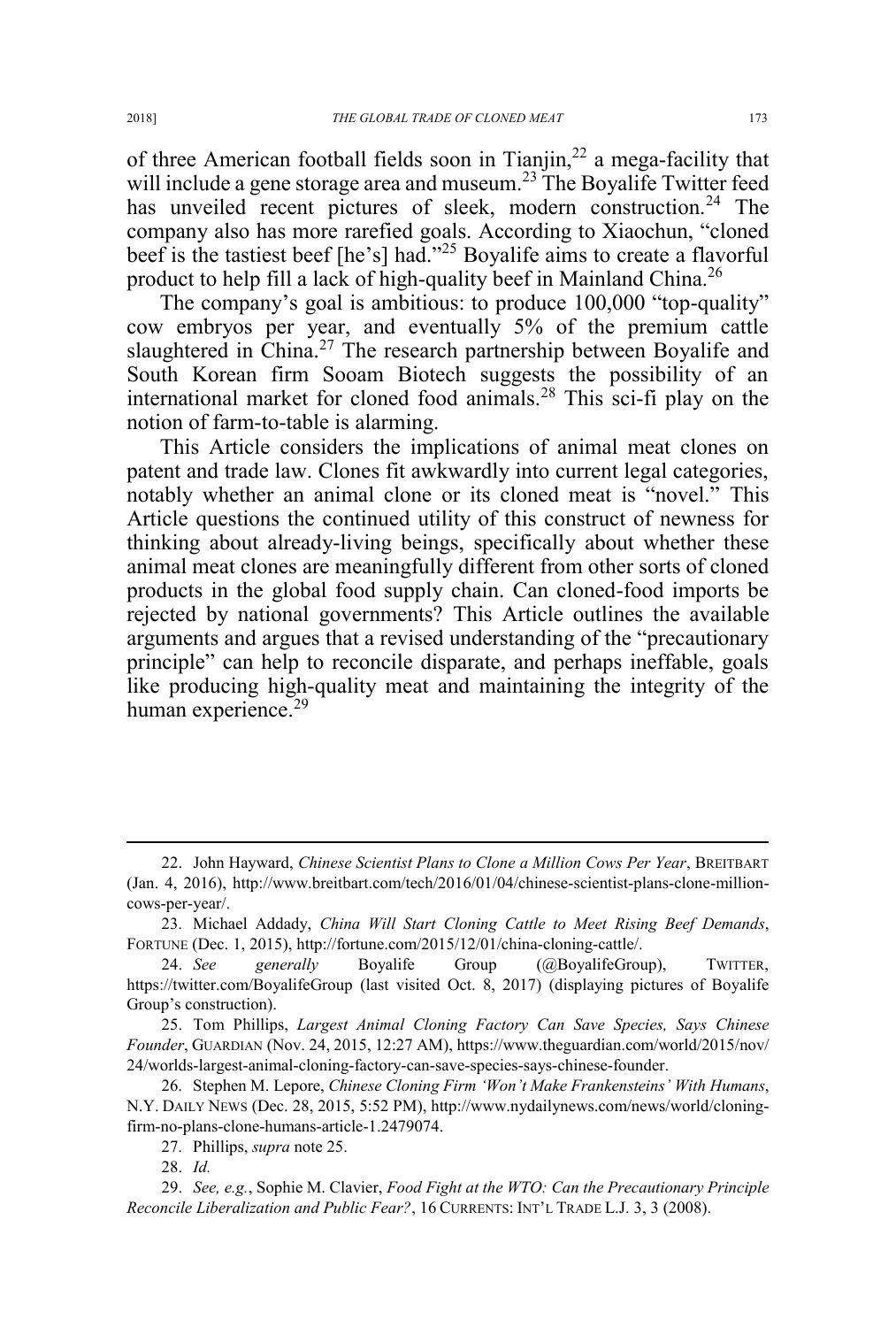#### 174 *FLORIDA LAW REVIEW* [Vol. 70

## I. PUBLIC RESPONSES TO CLONING

This analysis is informed by a threshold claim that human and animal cloning are paired. The ethics question was hotly debated after the "birth" of Dolly, who of course "was in a radical sense fatherless."<sup>30</sup> The main critiques of the cloning project have clustered around animal-centric problems related to the quality of life of the individual animal, as well as more deontological concerns about "playing god"<sup>31</sup> or animal autonomy.<sup>32</sup> Xu Xiaochun has soothed human-use fears by reassuring that Boyalife will not embark on human cloning: "[W]e won't make Frankensteins."<sup>33</sup> However, he has also opaquely referenced evolving "social values" and the possibility that his technologies could later benefit the human race.<sup>34</sup> Even more disquieting is that Boyalife's partner firm Sooam was founded by pariah Hwang Woo Suk.<sup>35</sup> In 2004, Suk claimed to have created human embryos at the blastocyst stage,  $36$  but his research was later derided as fraudulent.<sup>37</sup> Critics rightly question his current intent in cloning pet dogs. If part of the legal justification for animal cloning is that it is cloistered from experimentation on humans, but the animal-cloning vanguard has been exposed as having broader humancentric ambitions, then the constructed bright line between human– mammal and nonhuman–mammal testing begins to erode. The legality of animal cloning seems to depend on the illegality of human cloning.

As a conditional question, one might ask: What is *really* wrong with animal cloning? After all, cloned animal products have been designated safe by the Food and Drug Administration  $(FDA)$ ,<sup>38</sup> and people obviously already consume plant clones and genetically modified (GM) foods in large numbers. Cloning defenders argue that our visceral distaste for

 <sup>30.</sup> Lassen et al., *supra* note 4, at 993.

<sup>31.</sup> Chris Slack, Association for Molecular Pathology v. Myriad Genetics, Inc.*: What Are the Effects on Cloning Extinct Animals and Agriculture Now That cDNA Is Patentable?*, 19 DRAKE J. AGRIC. L. 347, 358 (2014).

<sup>32.</sup> Perhaps the "deep-ecological" argument could turn either way if endangered or recently extinct keystone species were reintroduced. *Cf.* Chad West, *Economics and Ethics in the Genetic Engineering of Animals*, 19 HARV. J.L. & TECH. 413, 429–30 (2006).

<sup>33.</sup> Hayward, *supra* note 22.

<sup>34.</sup> *Id.*

<sup>35.</sup> Rob Stein, *Disgraced Scientist Clones Dogs, and Critics Question His Intent*, NPR (Sept. 30, 2015, 3:01 PM), http://www.npr.org/sections/health-shots/2015/09/30/418642018/ disgraced-scientist-clones-dogs-and-critics-question-his-intent.

<sup>36.</sup> *See* Autumn Fiester, *Ethical Issues in Animal Cloning*, 48 PERSP. BIOLOGY & MED. 328, 336 (2005).

<sup>37.</sup> Jung Ha-Won, *Fido Forever? South Korea's Dog Cloning Clinic*, PHYS.ORG (July 4, 2016), http://phys.org/news/2016-07-fido-korea-dog-cloning-clinic.html.

<sup>38.</sup> Maria Weimer, *The Regulatory Challenge of Animal Cloning for Food—The Risks of Risk Regulation in the European Union*,1EUR. J. RISK REG. 31, 33 (2010).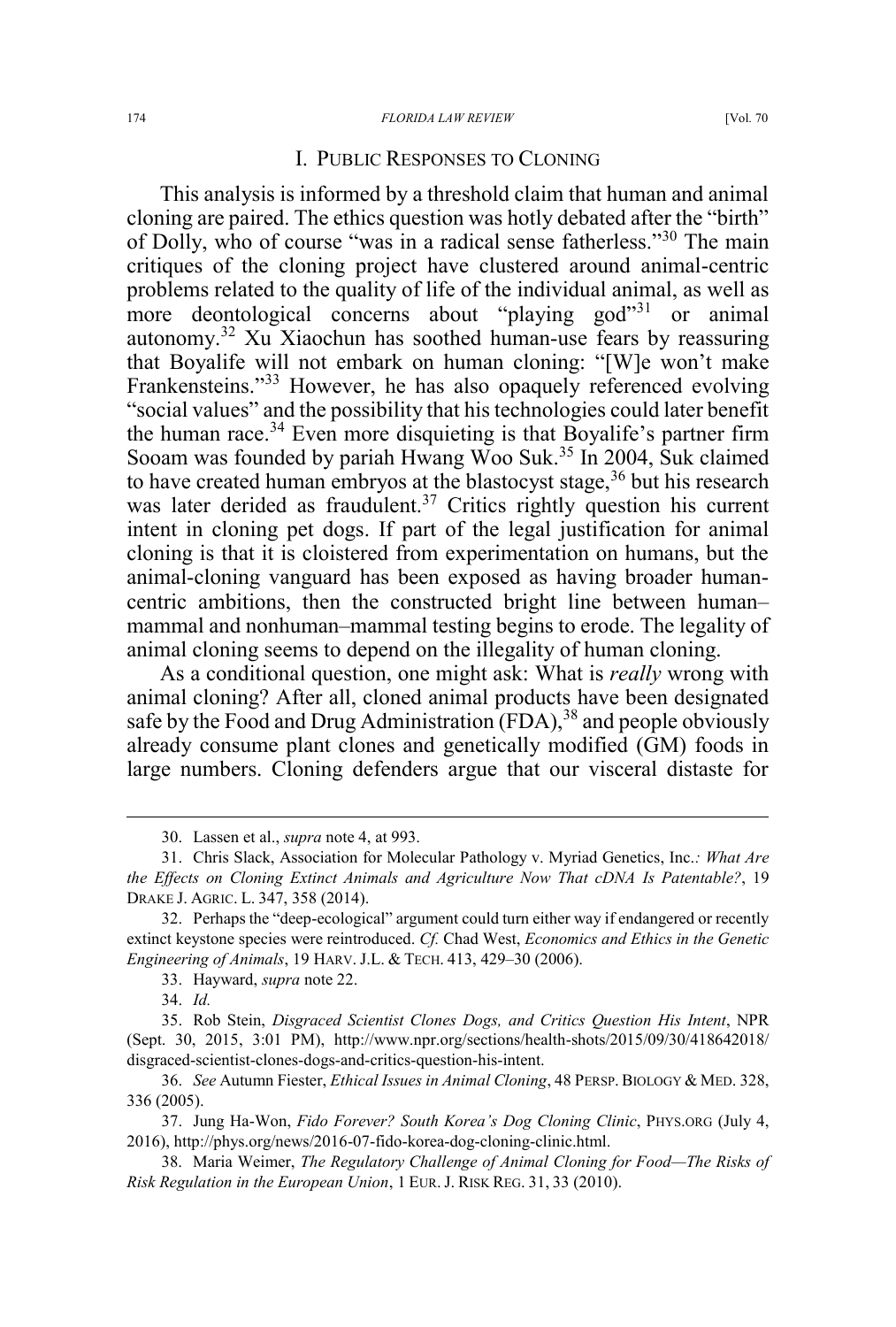cloned foods reflects a gestalt feeling rather than reasoned analysis. The U.S. Humane Society requested a ban on products coming from cloned animals as early as  $2002<sup>39</sup>$  Defenders situate this skepticism of cloning within a broader lack of understanding about biotechnology. For example, in the weeks after Dolly's arrival on the scene, 56% of surveyed Americans said they would not eat the meat of cloned animals.<sup>40</sup> However, cloning defenders still lack data that goes to support their "knowledge deficit" theory. Eurobarometer surveys evidenced continued unease with animal cloning a decade after Dolly.<sup>41</sup> A 2008 Eurobarometer survey found that 61% of Europeans felt animal cloning to be morally wrong, and 77% believed it might lead to human cloning.<sup>42</sup> Interestingly, The Roslin Institute that cloned Dolly in 1996 no longer works on animal cloning.<sup>43</sup>

One might parry: Do we *really* need animal cloning? Agricultural science has already developed natural methods to mirror the benefits of genetic selection (for example, the Red Angus). Also, some of the proposed alternative benefits of animal cloning seem counterproductive. Boyalife also aims to clone sniffer dogs and champion racehorses.<sup>44</sup> But does this take away from the magic and very premise of sport?<sup>45</sup> So far the Sooam sniffer dog has been a lousy investment for the Russian police. The New York Post recently reported how these dogs, at a price tag of \$100,000 each, have mostly flunked administered skills tests.<sup>46</sup>

Defenders of animal cloning also refer to comparative levels of pain and suffering for naturally reproducing animals on factory farms.<sup>47</sup> The argument goes: Sure, most cloned animals die young or suffer awful lives, but the same is true of animals on industrial farms.<sup>48</sup> Today there is more contestation over the moral legitimacy of industrial farming.<sup>49</sup> This supposed control or foil to animal cloning is no longer considered a valid counterpoint.

44. Phillips, *supra* note 25.

45. *See generally* Laura E. Peet, *One-Trick Genes? A Look at the Legality of Banning Animal Clones from Commercial Proving Grounds*, 2 U. ILL. J.L. TECH. & POL'Y 565 (2014) (discussing cloning in award-winning race and show horses).

46. Lia Eustachewich, *These Cloned Dogs Can't Do Anything Right*, N.Y. POST (Jan. 13, 2017, 2:05 PM), http://nypost.com/2017/01/13/these-cloned-dogs-cant-do-anything-right/.

 <sup>39.</sup> Fiester, *supra* note 36, at 332.

<sup>40.</sup> Silver, *supra* note 5, at 168.

<sup>41.</sup> Lassen et al., *supra* note 4, at 994.

<sup>42.</sup> Weimer, *supra* note 38, at 35.

<sup>43.</sup> Gretchen Vogel, *E.U. Parliament Votes to Ban Cloning of Farm Animals*, SCIENCE (Sept. 8, 2015, 1:15 PM), http://www.sciencemag.org/news/2015/09/eu-parliament-votes-bancloning-farm-animals.

<sup>47.</sup> Fiester, *supra* note 36, at 333.

<sup>48.</sup> *Id.*

<sup>49.</sup> *Id.*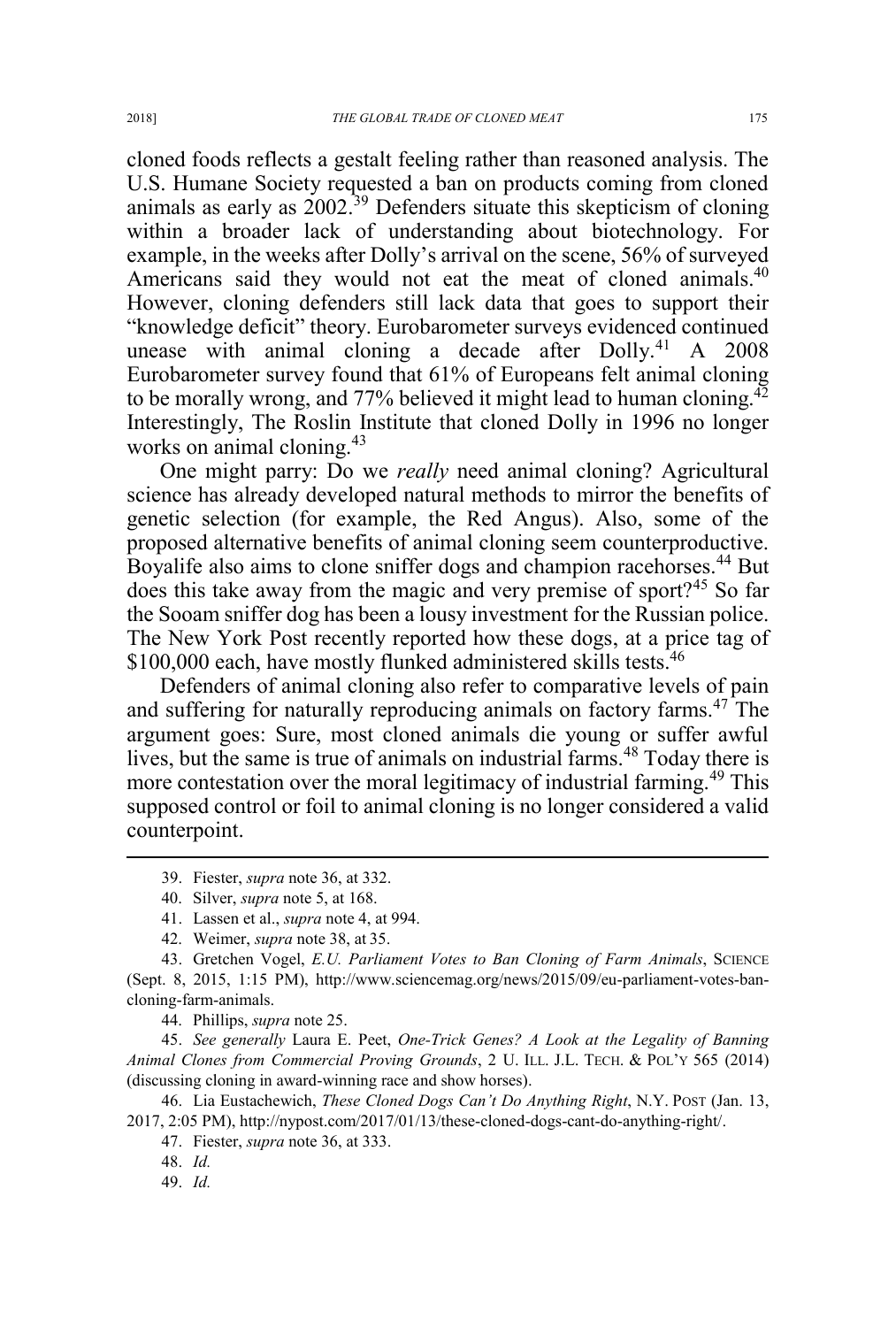The European Food Safety Authority (EFSA) views animal cloning as primarily an animal welfare hazard.<sup>50</sup> Viability, or "efficiency rates," in converting cloned animal embryos to adult cloned animals is quite low. Only 6–15% of mammalian clones survive past infancy, mostly because of placenta dysfunctions and the unusually large size of cloned offspring.<sup>51</sup> Conversely, the mortality rate of those clones who do survive is quite high.<sup>52</sup> But if companies like Boyalife continue to invest in research and development, one could imagine a future where cloned animals enjoy relatively healthy lives, especially if the rubric or benchmark is common agriculture ("factory-farmed") animals.<sup>53</sup> The temporal limitations to the animal welfare argument limit its effectiveness.

These are troubling issues, and prompt the question of why all this experimentation is necessary given the availability of naturally produced meat. Is the end goal of cloning research to make a uniformly satisfactory hamburger?

## II. INVENTING NATURE IN THE UNITED STATES

There has been scholarly buzz in response to recent high-profile cloning cases. The U.S. Court of Federal Claims in *In re Roslin Institute (Edinburgh)*<sup>54</sup> held that Dolly the Sheep was not patentable material,<sup>55</sup> but the U.S. Supreme Court in *Association for Molecular Pathology v. Myriad Genetics Inc.*<sup>56</sup> determined that synthetically (non-naturally) occurring complementary DNA (cDNA) is patentable.<sup>57</sup> This technology is distinct from the more common "embryo splitting" or "nuclear transfer" cloning methods, and it works by isolating a homogeneous genetic strain in an organism via "an enzyme reverse transcriptase which uses the information from RNA to generate complementary DNA."<sup>58</sup> Dolly was deemed unpatentable because she did not represent a substantially changed sheep as compared to a baseline conventionally bred sheep.<sup>59</sup> However, it is still an open question whether a sufficiently "newer" kind of sheep might meet this novelty litmus, or whether a

54. 750 F.3d 1333 (Fed. Cir. 2014).

 <sup>50.</sup> Ignacio Carreño, *European Commission Proposes to Revise the EU's Legislative Framework on Novel Foods and Animal Cloning*, 5 EUR. J. RISK REG. 362, 364 (2014).

<sup>51.</sup> *Id.* at 363–64.

<sup>52.</sup> Fiester, *supra* note 36, at 332.

<sup>53.</sup> *Cf.* Weimer, *supra* note 38, at 37.

<sup>55.</sup> *Id.* at 1339.

<sup>56. 133</sup> S. Ct. 2107 (2013).

<sup>57.</sup> *Id.* at 2111.

<sup>58.</sup> Slack, *supra* note 31, at 348–50.

<sup>59.</sup> *In re* Roslin Inst. (Edinburgh), 750 F.3d at 1339.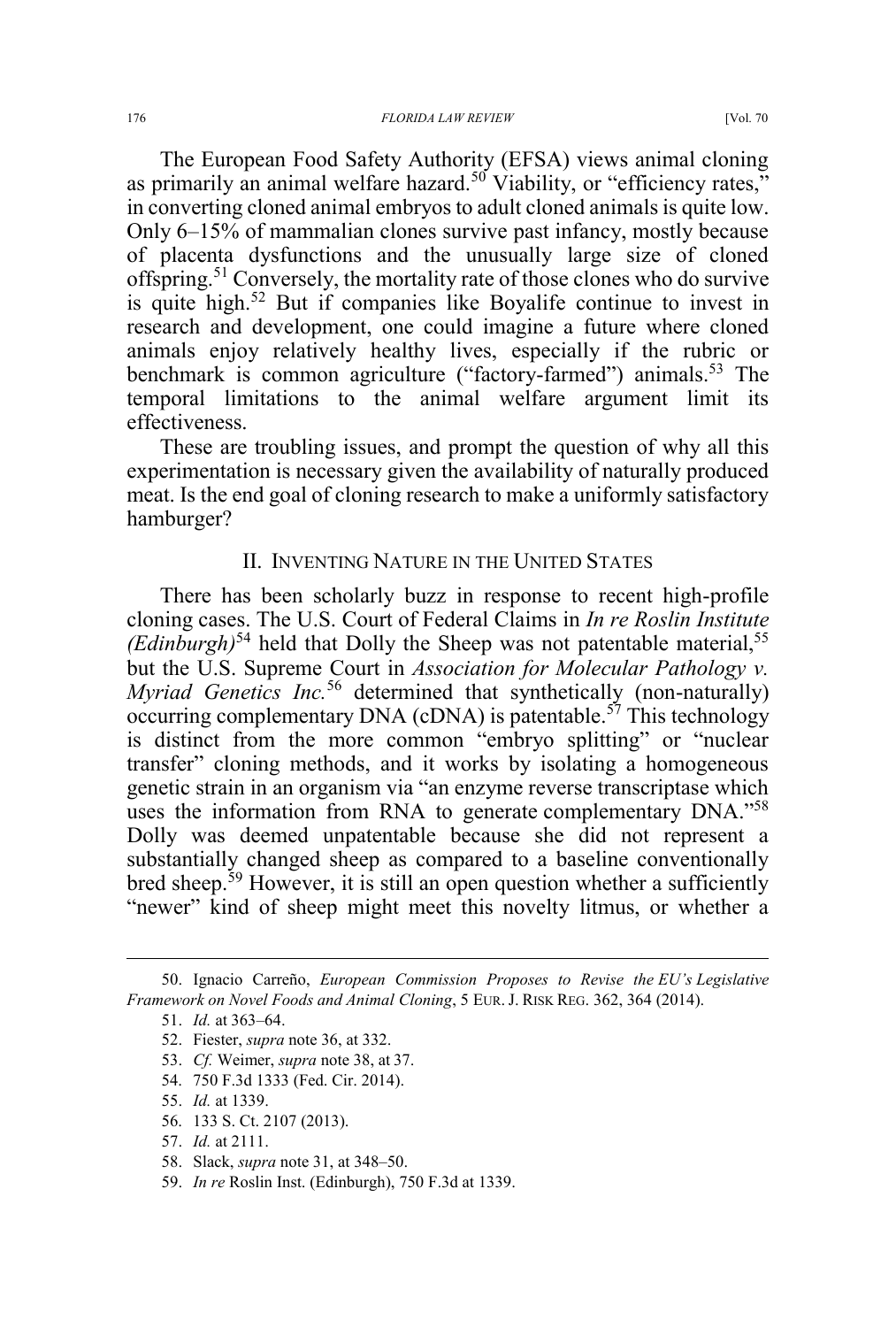company that clones a food animal via synthetic cDNA could have patent rights over the technological process.

In 1873, Louis Pasteur earned a patent for a purified yeast.<sup>60</sup> But *Diamond v. Chakrabarty*<sup>61</sup> was the first time the Supreme Court ruled a human-made, genetically engineered product (here, a bacterium) patentable, given that "the patentee has produced a new bacterium with markedly different characteristics from any found in nature and one having the potential for significant utility."<sup>62</sup> It is unclear how "markedly different<sup> $53$ </sup> a Boyalife-designed cow must be to meet the patentability standard. Though an unpublished 2012 Federal Circuit opinion, *In re Ditto*, <sup>64</sup> indicated that cloned animals that do not differ in claimed aspects from naturally occurring animals generally may not be patented.<sup>65</sup> Professor Brad Sherman of the University of Queensland suggests that judicial characterization and relative framing is key to this analysis, as is whether the new product has a new use.<sup>66</sup> A cheeky bypass for the patentseeking food clone company: to instead market the meat of extinct animals like the wooly mammoth or dodo.<sup>67</sup> Recreating the extinct animal is more likely to meet tests of novelty and nonobviousness.<sup>68</sup>

The United States is not unique in subjecting cloned animals to the same regulations as research animals.<sup>69</sup> But because cloned meat animals are meant to be consumed—and potentially on a mass scale—they should also be subject to public health and environmental regulations.<sup>70</sup> This is especially important because the current USDA definition of a protected research "animal" excludes "livestock or poultry used or intended for use for improving animal nutrition, breeding, management, or production

64. 499 F. App'x 1 (Fed. Cir. 2012).

67. *See generally* Miriam Ricanne Swedlow, *The Woolly-Mammoth in the Room: The Patentability of Animals Brought Back from Extinction Through Cloning and Genetic Engineering*, 11 WASH. J.L. TECH. & ARTS 183 (2015) (discussing the possibility of cloning extinct animals).

68. *See* Hagglund, *supra* note 60, at 386 ("This article concludes that the statutory requirements of patentability of statutory subject matter, novelty, nonobviousness, and utility may be met in the cloned extinct animal context and also, patenting these animals is consistent with the goals of the patent system.").

69. *See, e.g.*, Lassen et al., *supra* note 4, at 1001.

70. *Id.*

 <sup>60.</sup> Ryan Hagglund, *Patentability of Cloned Extinct Animals*, 15 GEO. MASON L. REV. 381, 386 (2008). In April 1988, the PTO issued the first patent for an animal, a Harvard-created transgenic mouse. *Id.* at 403.

<sup>61. 447</sup> U.S. 303 (1980).

<sup>62.</sup> *Id.* at 310.

<sup>63.</sup> *In re* Roslin Inst. (Edinburgh), 750 F.3d at 1339.

<sup>65.</sup> *Id.* at 3.

<sup>66.</sup> Brad Sherman, *What Does It Mean to Invent Nature?*, 5 U.C. IRVINE L. REV. 1193, 1210–21 (2015).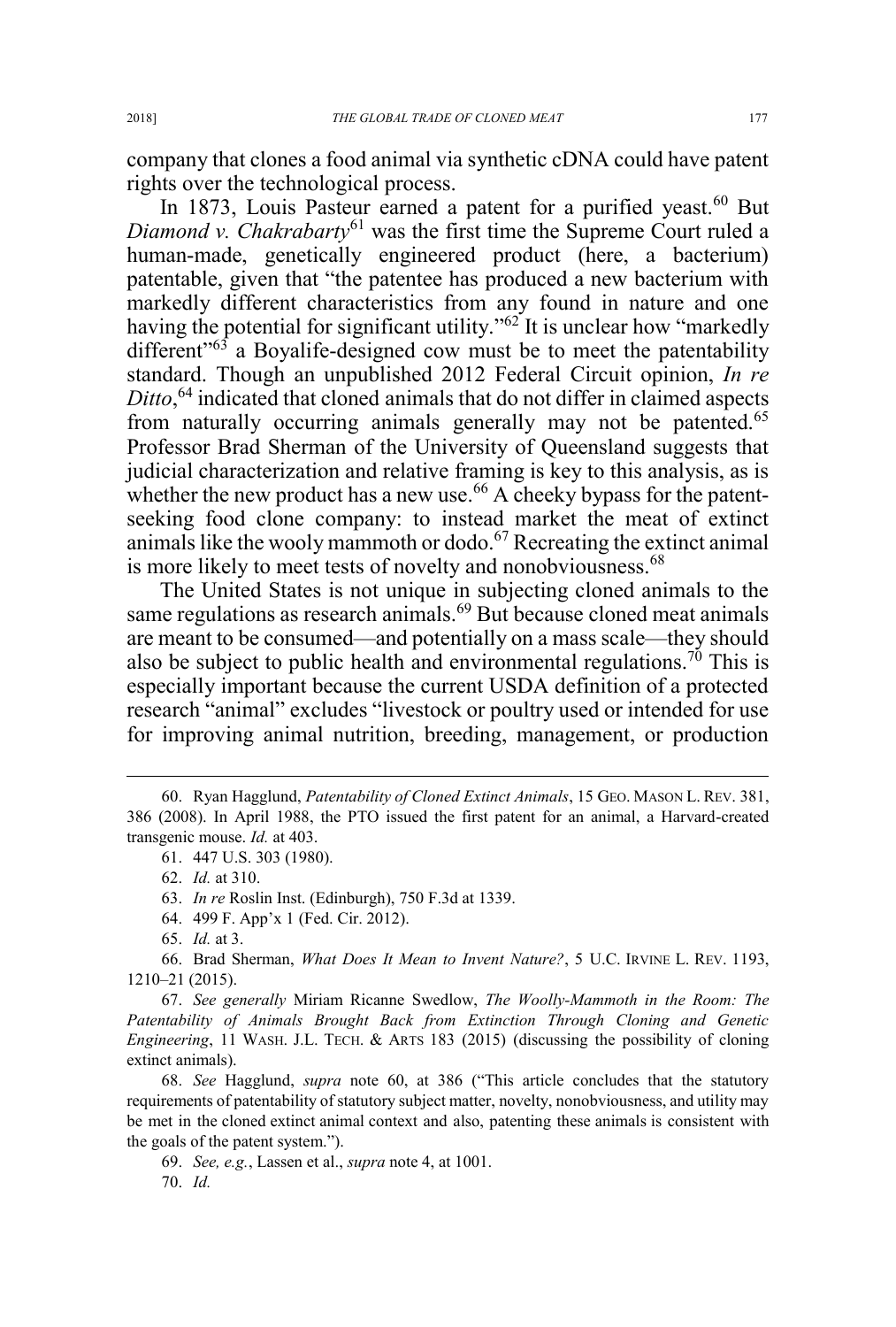efficiency."<sup>71</sup> Here there is arguably a regulatory lacuna in the United States for cloned animal products (if the United States eventually enters this research space for a consumer market).

This seems like an archetypal context for the precautionary principle. And while it is true that the FDA has not observed that consumption of cloned animal products is deleterious, it is maybe impossible to prove in the short term that it is as *safe* as natural animal proteins.<sup>72</sup> The FDA does not "determine the safety of proposed GE foods; instead, it evaluates whether the GE product is similar to comparable non-GE products.<sup>773</sup> A related problem is that the FDA will only describe cloned foods as "different" if they are in fact "materially" different, a potentially capacious and malleable lexical standard.<sup>74</sup> In 2008, the FDA authored an opinion that food derived from cloned animals does not provide any more risks than food from conventionally bred animals.<sup>75</sup> Still, the USDA and the food industry enacted a voluntary moratorium in 2001.<sup>76</sup> So despite the regulatory green light from the FDA, it is unlikely that U.S. food producers will market cloned foods in the near future.<sup>77</sup> It could take an additional three to five years for cloned food products to reach the consumer once the moratorium ends.<sup>78</sup> It is still in effect.<sup>79</sup>

In contrast, in 2015 the European Parliament "voted to ban the cloning of all farm animals as well as the sale of cloned livestock, their offspring, and products derived from them."<sup>80</sup> This went beyond a proposed 2013 directive that would have implemented a provisional ban on just five species of commonly farmed animals.<sup>81</sup> This preemptive move can be interpreted as both an acknowledgment that cloned foods fit awkwardly within the EU's novel-food paradigm, as well a recognition that the U.S. FDA's noninterference posture could facilitate the furtive import of cloned foods into the  $EU$ .<sup>82</sup> However, this same "hands-off"

74. Leslie Francis et al., *FDA's Troubling Failures to Use Its Authority to Regulate Genetically Modified Foods*, 71 FOOD & DRUG L.J. 105, 126 (2016).

76. *Id.*

77. *Id.*

78. *Id.*

80. Vogel, *supra* note 43.

81. *Id.*

82. Downes, *supra* note 21, at 271–72.

 <sup>71. 7</sup> U.S.C. 2132(g) (2012).

<sup>72.</sup> Fiester, *supra* note 36, at 336.

<sup>73.</sup> Genna Reed, *Rubber-Stamped Regulation: The Inadequate Oversight of Genetically Engineered Plants and Animals in the United States*, 14 SUSTAINABLE DEV. L. & POL'Y 14, 17 (2014).

<sup>75.</sup> Weimer, *supra* note 38, at 33.

<sup>79.</sup> *See, e.g.*, Reed, *supra* note 73, at 18.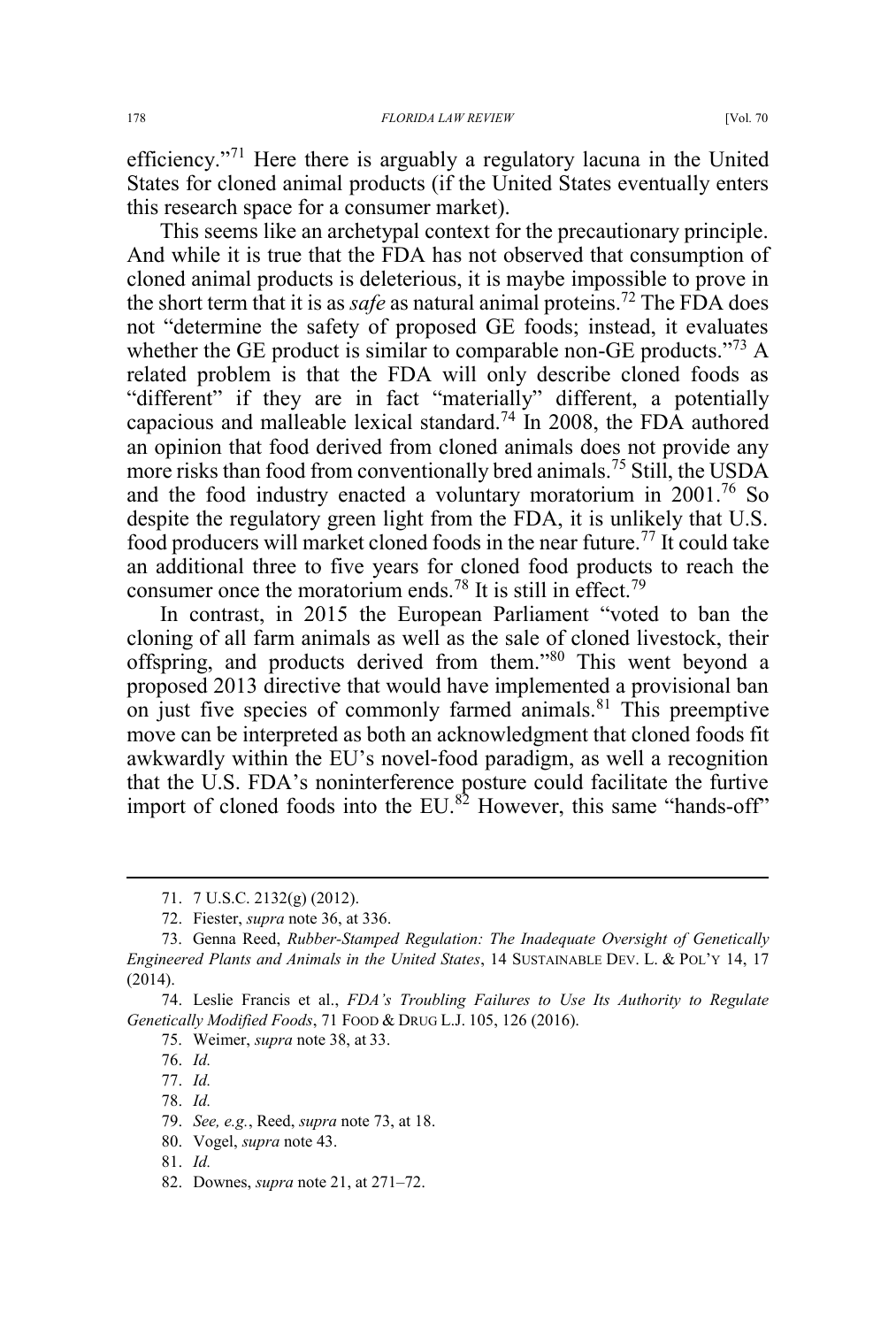FDA attitude makes it unlikely they would try to preempt individual state action to limit or label cloned products.<sup>83</sup>

## III. THE FUTURE OF LABELING

In 2016, Vermont became the first U.S. state to require GMO labeling on food products.<sup>84</sup> Critics immediately questioned whether this move comported with a dormant commerce clause<sup>85</sup> or the First Amendment.<sup>86</sup> The agribusiness industry was also understandably wary of this GMO labeling requirement, which was certainly based on Vermonters wanting to know which foods possess cloned products so they can avoid eating them. Opponents to mandatory GMO labeling spent over \$27 million in lobbying costs in the first half of 2014 alone.<sup>87</sup> Attempting to form a compromise between the many consumers who expect transparency in where their food comes from and a food industry that wants to avoid a patchwork of disparate state labeling requirements, the Obama administration and a bipartisan Congress passed a food-labeling bill to preempt the Vermont "Right to Know" legislation.<sup>88</sup> Instead, the July 2016 bill S. 764—derided by food activists as the "DARK Act" (Denying Americans the Right to Know)—mandates that food labels contain an electronic QR code or 1-800 number that discerning buyers can scan or call to learn the full GMO history of a product.<sup>89</sup> Perhaps for the cyborg smartphone-in-hand Generation Z, it is an instinctual move to zap a cold

85. *See, e.g.*, Sabrina S. Adler et al., *You Want a Warning with That? Sugar-Sweetened Drinks, Safety Warnings, and the Constitution*, 71 FOOD & DRUG L.J. 482, 514 (2016); *see also* Ross H. Pifer, *Mandatory Labeling Laws: What Do Recent State Enactments Portend for the Future of GMOs?*, 118 PENN ST. L. REV. 789, 806–07 (2014) (suggesting Vermont's GMO labeling law could be challenged as violating the U.S. Constitution's dormant Commerce Clause).

86. Omri Ben-Shahar, *Vermont's GMO Labeling Law Violates the First Amendment*, FORBES (June 1, 2016), https://www.forbes.com/sites/omribenshahar/2016/06/01/gmo-scienceand-the-constitution-vermonts-labeling-law-violates-the-first-amendment/#1d63024a51f1.

87. George A. Kimbrell & Aurora L. Paulsen, *The Constitutionality of State-Mandated Labeling for Genetically Engineered Foods: A Definitive Defense*, 39 VT. L. REV. 341, 345 (2014).

88. Mark Hay, *Why Trump's Quiet Crusade Against Regulations Matters*, VICE (June 9, 2017), https://www.vice.com/en\_us/article/zmezdy/why-trumps-quiet-crusade-againstregulations-matters ("[F]ood manufacturers *want* a federal regulation on how and when to label products containing genetically modified elements so they won't have to flounder in a patchwork of state regulations.").

89. Michael Addady, *President Obama Signed This GMO Labeling Bill*, FORTUNE (July 31, 2016), http://fortune.com/2016/07/31/gmo-labeling-bill/.

 <sup>83.</sup> B. George Walker, *Double Trouble: Competing Federal and State Approaches to Regulating the New Technology of Cloned Animal Foods, and Suggestions for the Future*, 14 J. TECH. L. & POL'Y 29, 46 (2009).

<sup>84.</sup> Terri Hellenbeck, *Vermont Gov Signs Law to Require Labels on GMO Foods*, USA TODAY (May 8, 2014, 4:14 PM), https://www.usatoday.com/story/news/politics/2014/ 05/08/genetically-modified-foods/8860423/.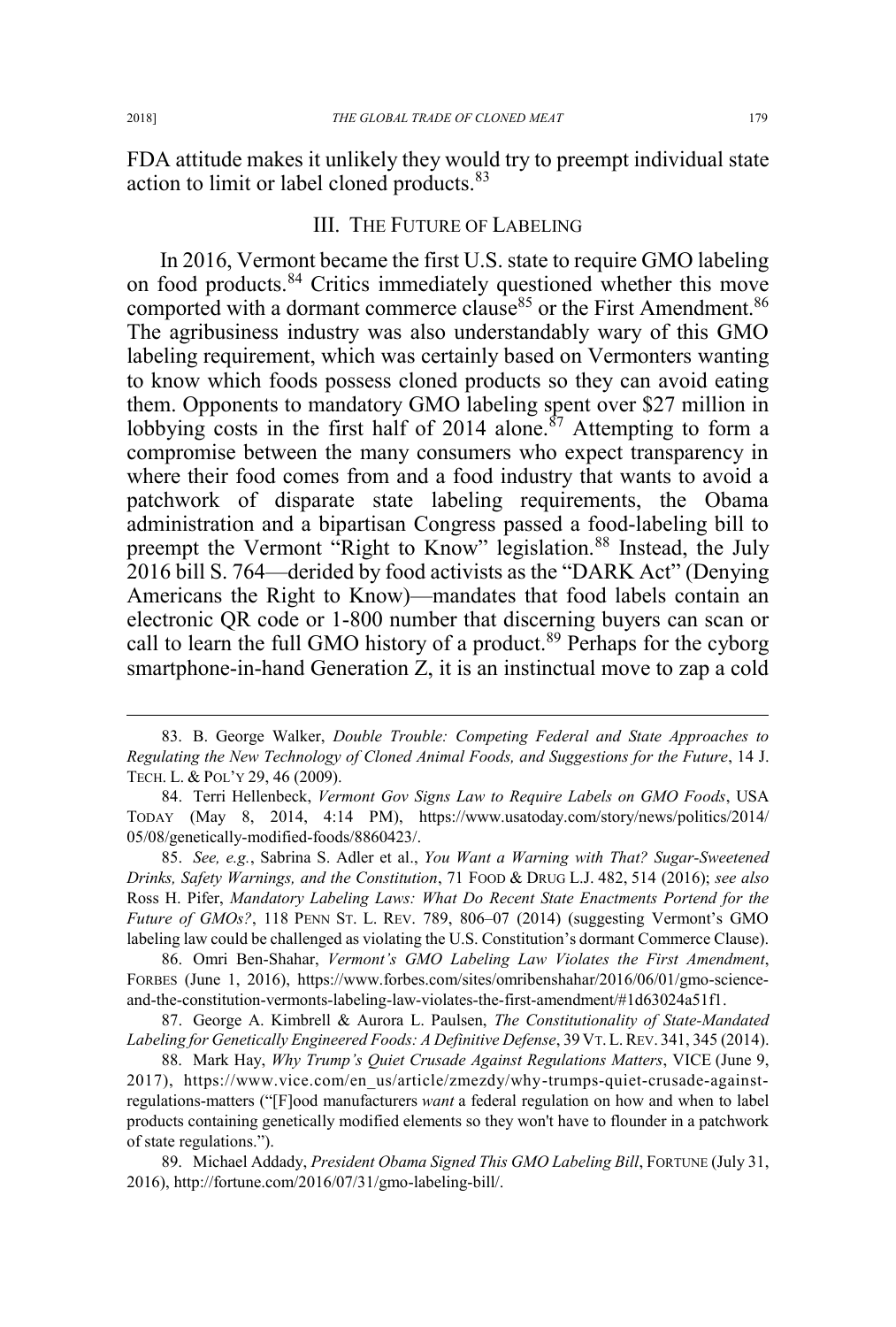cut or munchie with an iPhone. To older consumers, this feels like a clunky shopping experience and would likely chill them from taking the extra steps to learn the genetic provenance of a food item. Further, a QR code is not useful to those who do not own a smartphone, such as some low-income and rural persons.<sup>90</sup>

The USDA is delegated with the authority to (1) decide how visible or accessible these labels will be and (2) determine what "counts" as genetically modified or what sorts of modifications are important enough to be electronically accessible.<sup>91</sup> Interestingly, the USDA's marketing section is managing this process, given that the department already assumes the healthfulness of genetically modified ingredients.<sup>92</sup>

However, with the new Trump administration, there is uncertainty regarding when and if the USDA will publish these new labeling regulations. In January 2017, the administration announced a "two-forone" rule, which requires deleting two old regulations prior to making a new one.<sup>93</sup> President Trump has previously suggested he favors GMO foods in this debate, in keeping with his general *laissez-faire* attitude toward regulation.<sup>94</sup> Nevertheless, Trump has also proven to be adaptive in policy positions outside of core interests like international trade.

At a very recent food labeling conference, USDA Senior Policy Analyst Andrea Huberty confirmed that the department is still on track to publish the new labeling requirements.<sup>95</sup> In addition, it seems jurisprudentially important that this bill was passed with congressional support, rather than as a mere executive order. This procedural distinction arguably makes it harder for the bill to simply go void with the 2018 eclipse date.<sup>96</sup> For now, the Vermont Right-to-Know legislation is preempted despite the lack of movement at the federal level. If this 2018 eclipse date is passed, will Vermont—and like-minded states—be able to enact more stringent state labeling laws once again?

93. Ian Kullgren, *GMO Labeling Fans, Trump Just Slowed Your Roll*, POLITICO (Jan. 31, 2017, 10:01 AM), http://www.politico.com/tipsheets/morning-agriculture/2017/01/gmolabeling-fans-trump-just-slowed-your-roll-218500.

94. Kerner, *supra* note 91 ("Indeed, Trump himself answered 'yes' on the campaign trail in 2015 when the Iowa Farm Bureau asked him if he supported the use of biotechnology in food and opposed efforts to require mandatory labeling just because a food contains GMOs.").

 <sup>90.</sup> PEW RESEARCH CTR., MOBILE FACT SHEET (Jan. 12, 2017), http://www.pewinternet.org/fact-sheet/mobile/.

<sup>91.</sup> Glenn S. Kerner, *Food for Thought: The Federal GMO Labeling Law*, Food SAFETY (Feb./Mar. 2017), http://www.foodsafetymagazine.com/magazine-archive1/februarymarch-2017/food-for-thought-the-federal-gmo-labeling-law/.

<sup>92.</sup> Megan Poinski, *USDA on GMO Labeling Law: 'Still on Track, but a Little Behind*,*'* FOOD DIVE (June 7, 2017), http://www.fooddive.com/news/usda-on-gmo-labeling-law-still-ontrack-but-a-little-behind/444383/.

<sup>95.</sup> Poinski, *supra* note 92.

<sup>96.</sup> Kullgren, *supra* note 93.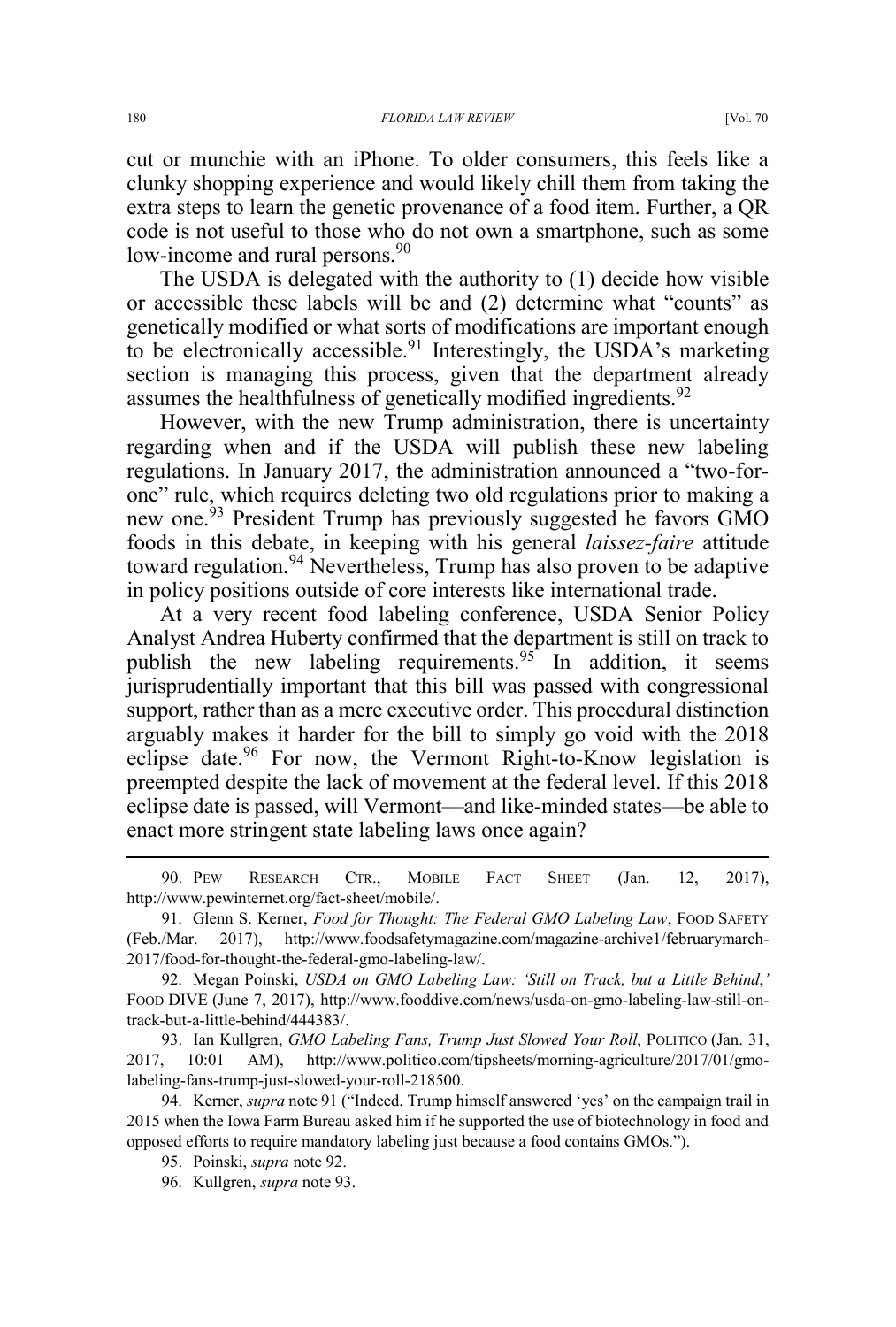## IV. TRACKING THE PAST

This Article argues that eating factory-to-table cloned meat is decidedly weird. But perhaps the more difficult question is how to track the descendant generations of cloned animals—what about animals that were conventionally bred to a cloned parent (or grandparent, etc.)? How to identify for the discerning consumer whether a born animal possesses the genetic inheritance of a cloned ancestor? Historically, the United States has had one of the most relaxed stances on GMO products,  $97$  and it is unclear when or if these Obama-era regulations will go into effect. However, organic retailers such as Whole Foods will still want to distinguish their product as natural in the primordial sense.<sup>98</sup> This kind of "reverse labeling"<sup>99</sup> or "private labeling"<sup>100</sup> to signify a food's natural pedigree can put consumers on notice of the possible cloned heritage of unlabeled foods. But one damaging rejoinder: It is widely thought that milk and meat of cloned provenance have *already* furtively entered the food supply.<sup>101</sup> In countries such as the United States and Argentina, cloning is already used for commercial purposes, even in the absence of mandatory traceability.<sup>102</sup> If clones have already entered the food chain, only "a proper segregation can distinguish the clones' offspring products from conventional products."<sup>103</sup> There is USDA confirmation that meat animals who themselves consume feed made of GMO products, as well as the products that are disproportionately made from these foods such as chicken soup or SPAM, will not receive the GMO QR code or 1-800 number in a possible new labeling regime.<sup>104</sup> If these foods are cleared as non-GMO for USDA purposes, it seems unlikely the Obama bill would

 <sup>97.</sup> Harrison Joss, *The Rise of Frankenbeer: A Holistic Analysis on International Labeling and Beverage Laws Through the Lens of the Ongoing Controversy of Genetically Modified Organisms*, 21 ILSA J. INT'L & COMP. L. 131, 134 (2014). Joss later notes that "labels must be placed on any foodstuffs where the GM content exceeds even 0.9% of the original ingredient." *Id.* at 148.

<sup>98.</sup> *See, e.g.*, *Farm Animal and Meat Standards*, WHOLE FOODS MARKET, http://www.wholefoodsmarket.com/farm-animal-meat-quality-standards (last visited Oct. 8, 2017).

<sup>99.</sup> Francis et al., *supra* note 74, at 127.

<sup>100.</sup> Marine Friant-Perrot & Lise Rihouey, *Failure of Conciliation Talks on the Use of Animal Cloning for Food: "The Consumer's Right to Make Informed Food Choices*,*"* 2 EUR. J. RISK REG. 414, 415 (2011).

<sup>101.</sup> *E.g.*, AFP-JIJI, *Dolly's Legacy: Are You Eating Cloned Meat?*, JAPAN TIMES (July 23, 2016), https://web.archive.org/web/20160817191721/http://www.japantimes.co.jp/news/2016/ 07/23/world/science-health-world/dollys-legacy-eating-cloned-meat#.WbR9pNGQyCo (answering "probably").

<sup>102.</sup> Friant-Perrot & Rihouey, *supra* note 100, at 415.

<sup>103.</sup> *Id.* at 414.

<sup>104.</sup> Poinski, *supra* note 92.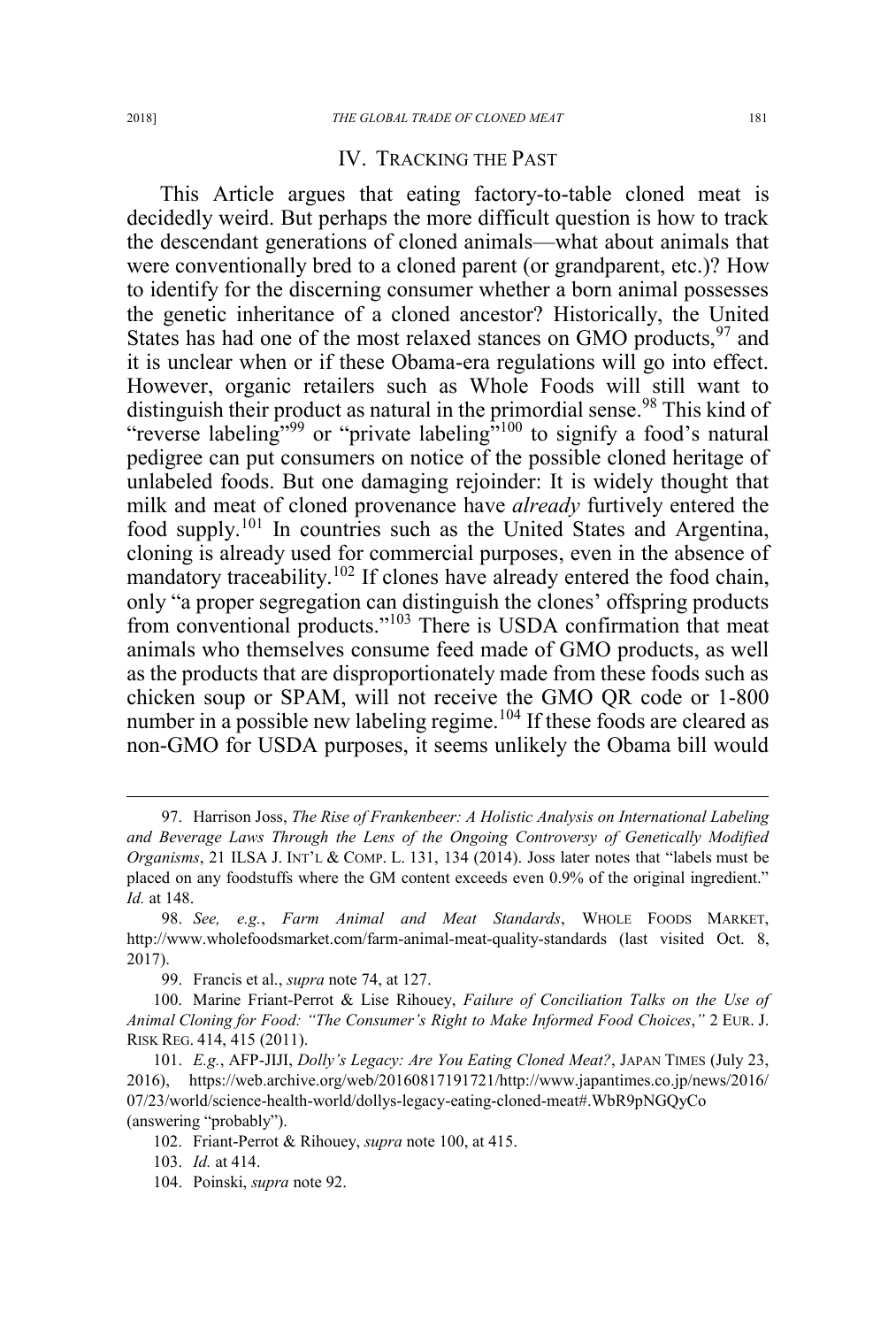capture the difficult category of milk from a cow that is thought to descend from a cloned ancestor.

Further, it is unclear how an EU-based moratorium can prevent the diffusion of cloned progeny into the food supply.<sup>105</sup> However, similar sorts of traceability requirements have been implemented in the past, such as those imposed during the BSE ("mad cow") crisis in the United Kingdom.<sup>106</sup> Either way, companies looking to trade in cloned animal products will face the challenge of export to Europe, Japan, and other nations whose citizens are anxious of genetically engineered foods.<sup>107</sup>

#### V. TRADE CHALLENGES

The international trade of cloned animal products does not fit squarely within World Trade Organization (WTO) jurisprudence. The Appellate Panel is skeptical of process-based distinctions,<sup>108</sup> and the Sanitary and Phytosanitary Measures (SPS) Agreement is understood to constrain the autonomy of national governments. Recently, the United States, Canada, and Argentina cited to the SPS Agreement to successfully challenge the EU moratorium on GMOs.<sup>109</sup> Still, we can sketch out the various arguments the EU might make in regard to cloned animal products. A "right-to-know" challenge to learn the ingredients or provenance of a food would be very difficult to implement given the scale of things like the milk industry and the amount of science involved with determining whether a dairy cow has a cloned ancestor several generations removed. Skeptics like the Hungarian Prime Minister Sándor Fazekas have quipped whether a salami must now be packaged with a copy of its family tree.<sup>110</sup> Country of origin labeling (COOL) has also been challenged by beefexporting nations including Canada and Mexico, who argue consumers inherently prefer local product.<sup>111</sup>

Another argument is that cloned food is "unlike" an uncloned food per GATT Article III.<sup>112</sup> Under this theory, consumer preferences are

 <sup>105.</sup> *See id.*

<sup>106.</sup> Ludivine Petetin, *The Revival of Modern Agricultural Biotechnology by the UK Government: What Role for Animal Cloning?*, 7 EUR. FOOD & FEED L. REV. 296, 303 (2012).

<sup>107.</sup> Reed, *supra* note 73, at 19.

<sup>108.</sup> Scarlettah Schaefer, *Let's Stop Worrying and Learn to Love Transparency: Food and Technology in the Information Age*, 10 J. FOOD L. & POL'Y 233, 250 (2014) ("Under WTO rules, process-based measures elicit stricter scrutiny and require more justification than product-based measures.").

<sup>109.</sup> Joss, *supra* note 97, at 144.

<sup>110.</sup> Downes, *supra* note 21, at 281.

<sup>111.</sup> Cassidy L. Woodard, *From Cattle Drives to Labeling Legislation: The Implications of Mandatory Country of Origin Labeling on the Beef Industry*, 47 TEX. TECH L. REV. 399, 412 (2015).

<sup>112.</sup> Downes, *supra* note 21, at 275.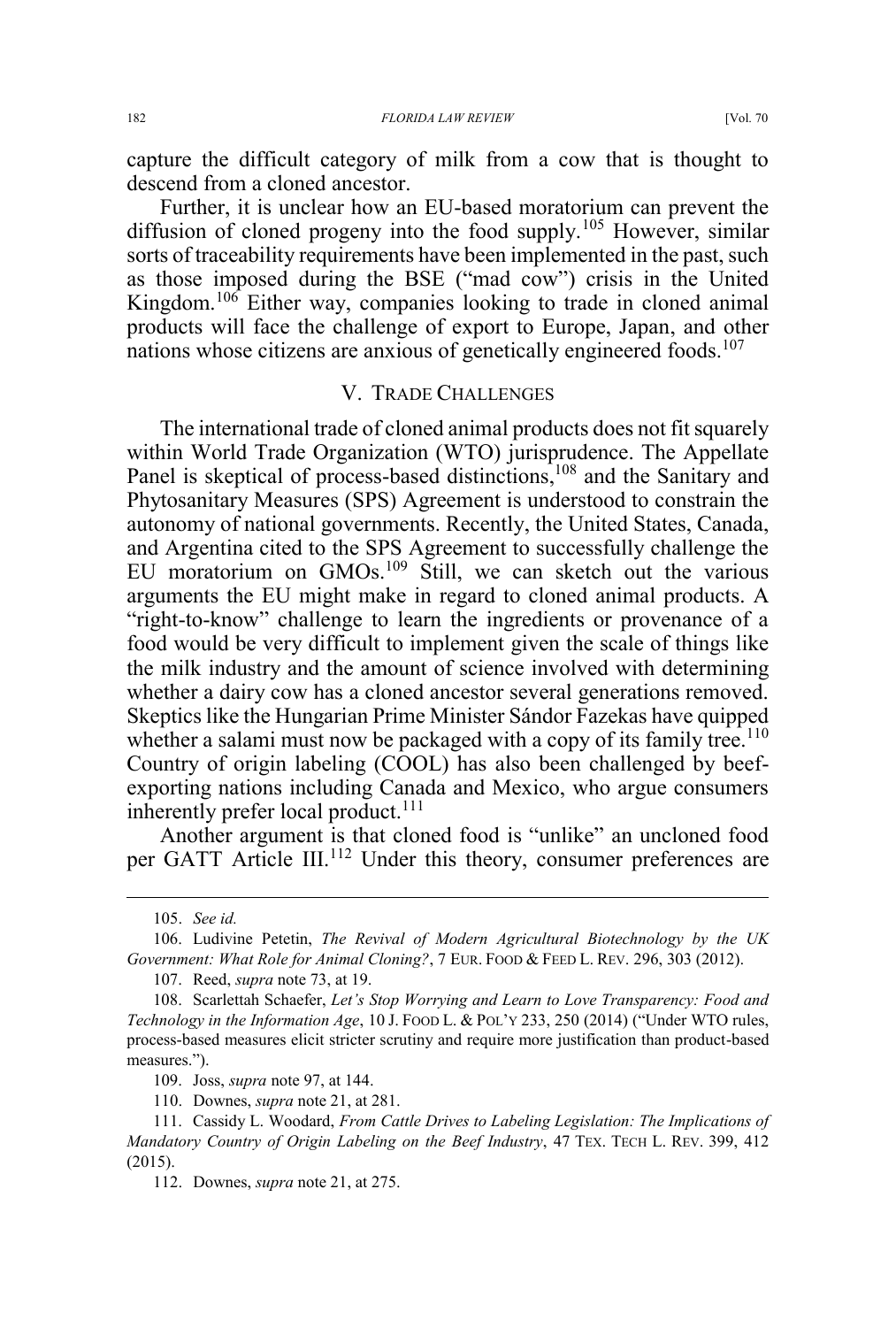considered to be evidence of the likeness of products. Thus, if consumers strategically avoid products of cloned provenance, this might go to the Appellate Panel's calculus of whether they are distinguishable on the international market. The recent dismissal of *US–Clove Cigarettes* could also be helpful precedent for the  $EU$ .<sup>113</sup>

A likely reference is to the GATT XX(a) chapeau on public morals. In brief, the EU could argue that animal cloning specifically, or mammalian cloning more broadly, is in conflict with EU values. The Appellate Panel is less deferential to idiosyncratic national preferences, which could be provincial, insular, or pretextual. Instead, in *US-Gambling*, the Panel "heavily relied on international expressions" of morality.<sup>114</sup> Big agriculture has generally not advertised cloning processes, and because of this there are not very well developed perspectives on cloning. And it is difficult to posit any consensus on the morality of animal cloning. Instead, this Article argues that a public morality argument should be recharacterized as *cloning living mammals*. This broader heuristic would capture humans as well as other agricultural animals that we eat, or companion or security animals that we use. However, it delimits *in vitro* meat, human–pig embryos, and other disembodied organs of this ilk. The benefits of an argument based on species integrity is that it has universal salience and does not depend on personal religion, ethics, or affinities. However, this might not extend to outlier groups like post-humanists or rogue scientists like Richard Seed.<sup>115</sup>

Our sense of core humanity depends on shared assumptions of what characterizes the human body and the possibilities of human experience. However, a singular element that makes us uniquely human is perhaps impossible to discern. The religious use the vocabulary of the soul; secularists retreat to inspiring but vague words such as *dignity* or Francis Fukuyama's multivariate "Factor X." Trends in body modification, more enlightened perspectives of gender identity, transcendental meditation, and perhaps even psychotropic drugs have helped to refine and contour notions of what it means to be human. But these are still individual expressions. So, a potential Boyalife-Sooam genetic uber-human is distinguished. The inherent competition in a capitalist, globalized society creates the conditions of a race-to-the-bottom marketplace for human enhancement. A potential Boyalife–Sooam genetic clone brings in separate, but still profound, concerns. Here, the hypothetical is not how we will react to a cohort of genetically enhanced humans, but how we will respond to the creation of other humans produced in our mirror image.

 <sup>113.</sup> *Id.* at 275–76.

<sup>114.</sup> *Id.* at 277.

<sup>115.</sup> Annas et al., *supra* note 3, at 161–62.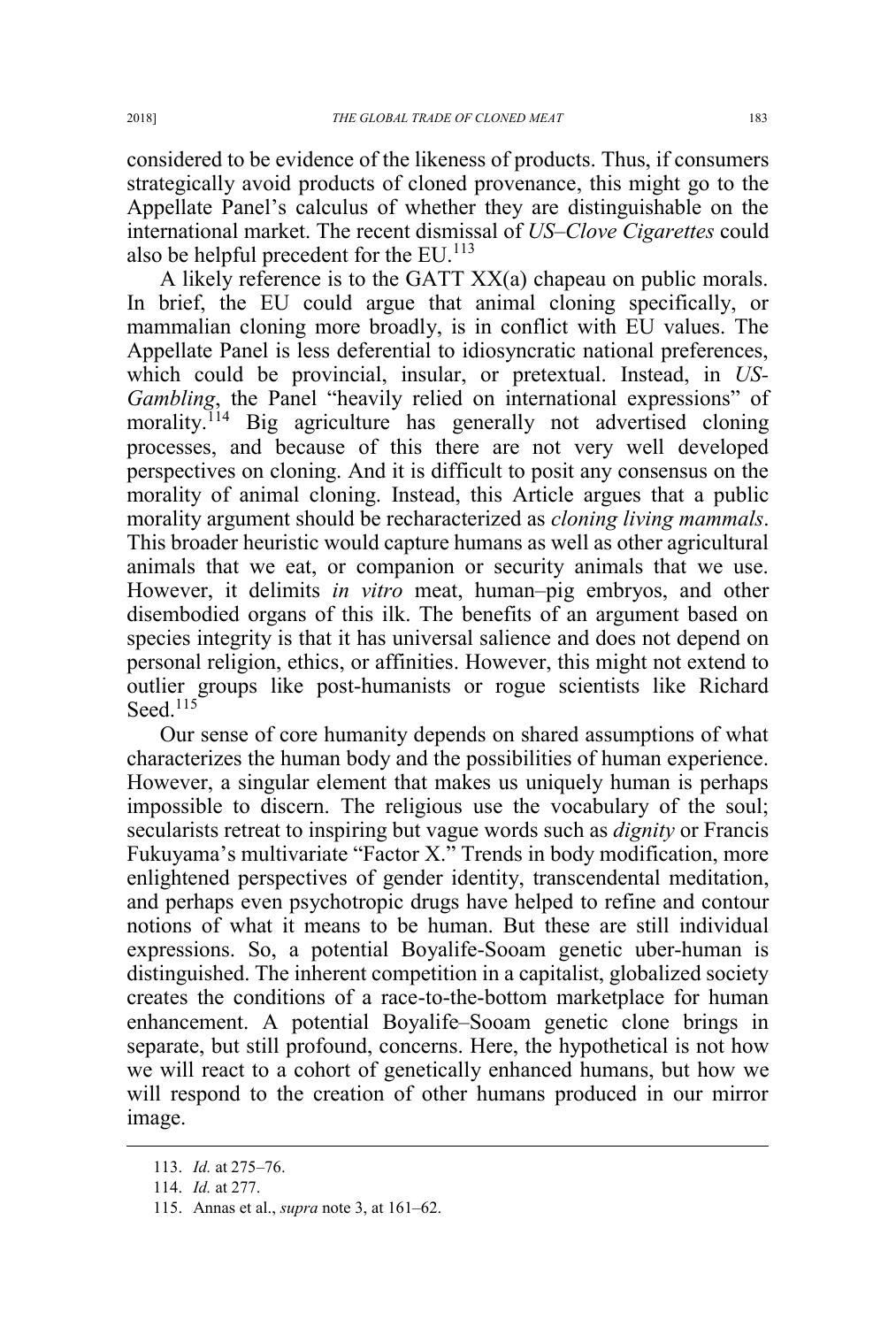The specific facts of a factory-to-table meat clone beg for a necessity challenge per GATT Article XX or TBT Article 2.2. Here, the Appellate Panel would likely employ a "relational analysis" that weighs and balances various factors.<sup>116</sup> But how would the Panel define these various factors? The goal or "pro" of cloned-meat, *in vitro*-meat, and faux-meat producers is uniformly shared: to make a product that most closely resembles the taste of natural high-quality meat. This makes cloned meat manifestly unnecessary, as the natural equivalent already exists. The balance, or "con," has multiple layers. In the first circle are immediate problems of "low efficiency" in cloning, animal suffering, decreased genetic diversity, and a corollary increased vulnerability to animal epidemics.<sup>117</sup> In expanding concentric circles are human-experience concerns, including a revised view of our internal order of food, ecology, and self. The very apples-and-oranges nature of this orthogonal and relational analysis seems to negate the relevance of a trade necessity analysis. The slippery slope from fully-formed animal clones for direct meat consumption to human experimentation makes this both a difficult moral problem to articulate and one so immediately profound that the Panel should err on the side of caution.

#### VI. PARADOXES: EQUIVALENT, NEW, OR NEITHER?

Fully-formed animal clones subvert the kinds of analyses done in patent and WTO law and the construct of "novel foods" used in EU law. To be a novel food in the EU, a food must (1) have not been used to a significant degree by humans prior to May 1997 and (2) be a food that falls within one of four categories: "food with modified primary molecular structure; food isolated from microorganisms; foods isolated from plants, food ingredients and animals; foods produced by novel processes."<sup>118</sup> Cloned meat has never fit well within traditional definitions of novel products.<sup>119</sup> The paradox is fairly intuitive: It is "the inherent truth that something cannot be new if it existed in nature before being discovered."<sup>120</sup> But if you are creating the same thing with a wholly novel process, does this count as new? And a corollary question: Are we sure the cloned version is the same thing as an organic, "naturally" occurring plant, animal, or animal part?

 <sup>116.</sup> Downes, *supra* note 21, at 278.

<sup>117.</sup> Petetin, *supra* note 106, at 297.

<sup>118.</sup> Downes, *supra* note 21, at 253.

<sup>119.</sup> *Id.* at 271.

<sup>120.</sup> Hagglund, *supra* note 60, at 389; *see also* Sherman, *supra* note 66, at 1210 ("[A] claim will not be patentable if the only innovation in the patent was the use of natural phenomenon."); Slack, *supra* note 31, at 351 (discussing whether a cloned animal is something that existed in nature before being discovered).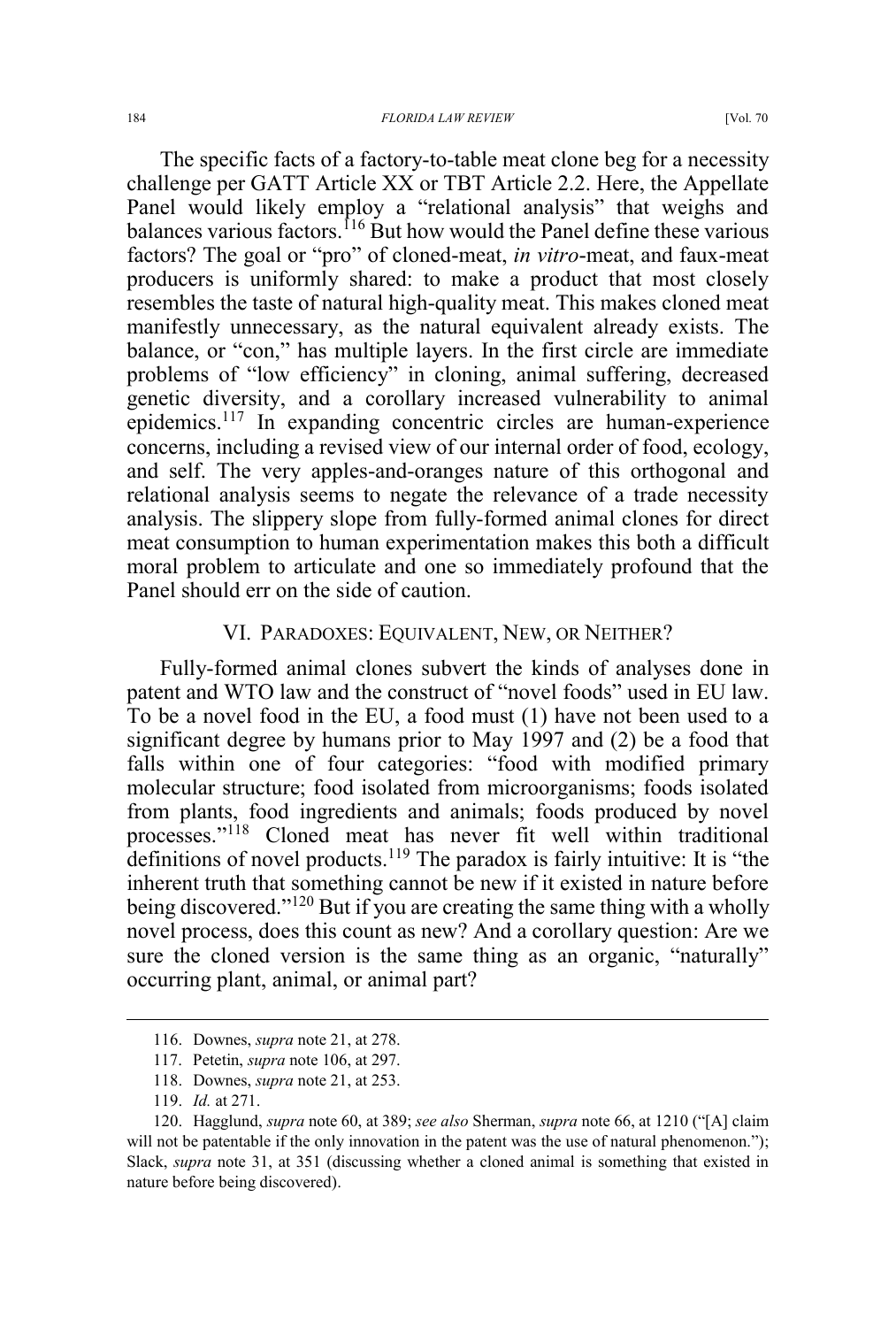The EU employs a substantial-equivalence test in regard to novel foods and "relies on the comparative analysis of conventional and biotech foods."<sup>121</sup> It is criticized as subjective and as lacking standardized tests or a definition of "substantial."<sup>122</sup> However, it is also paradigmatically cautious. It might not always produce internally coherent reasons to exclude product entry and be overbroad in excluding foods that are genuinely healthful, delicious, noncancerous, and more. But at least for foods that might mask unknown problems, such as  $r\text{BST}$  milk,<sup>123</sup> it makes sense to err on the side of caution. Alternatively, the science-driven process of the FDA takes a wait-and-see approach by permitting the entry of a novel product into the market until there is evidence of it having deleterious consequences on public health.<sup>124</sup> As cloned meat is indistinguishable from non-cloned meat by current food-analysis testing, such that a laboratory test cannot detect a difference, there is no material difference per the FDA calculus.<sup>125</sup> This contrasts with the precautionary principle associated with EU law.

#### VII. RECONCILING PRECAUTION, RISK, AND THE HUMAN EXPERIENCE

The immediate American connotation of the precautionary principle is the Burkean axiom to not risk the unknown without a good reason.<sup>126</sup> However, this is an incomplete understanding of the European application, which possesses ethical content and is recognized as a "culturally framed concept."<sup>127</sup> Professor Clavier emphasizes the emotional importance of food to many European countries. For nations such as France and Italy, "[a]ny alteration of the culinary tradition is easily perceived not only as an attack on the cultural heritage, but also as an imperialist takeover of the cultural identity, especially if it comes from the United States."<sup>128</sup> Readers might be surprised to learn of the so-called "Pork War"<sup>129</sup> of 1881 between the United States and France. This war against American pork is evidence of the embeddedness of food production within these European cultures, and helps to explain the emotional significance of the precautionary principle and how it

 <sup>121.</sup> Petetin, *supra* note 106, at 304.

<sup>122.</sup> *Id.* at 305.

<sup>123.</sup> *Id.* at 304.

<sup>124.</sup> *E.g.*, Lucas Bergkamp & Lawrence Kogan, *Trade, the Precautionary Principle, and Post-Modern Regulatory Process: Regulatory Convergence in the Transatlantic Trade and Investment Partnership*, 4 EUR. J. RISK REG. 493, 497–98 (2013).

<sup>125.</sup> Norton, *supra* note 14, at 170.

<sup>126.</sup> Clavier, *supra* note 29, at 8.

<sup>127.</sup> *Id.* at 9–10.

<sup>128.</sup> *Id.* at 7 (footnote omitted).

<sup>129.</sup> *Id.* at 3.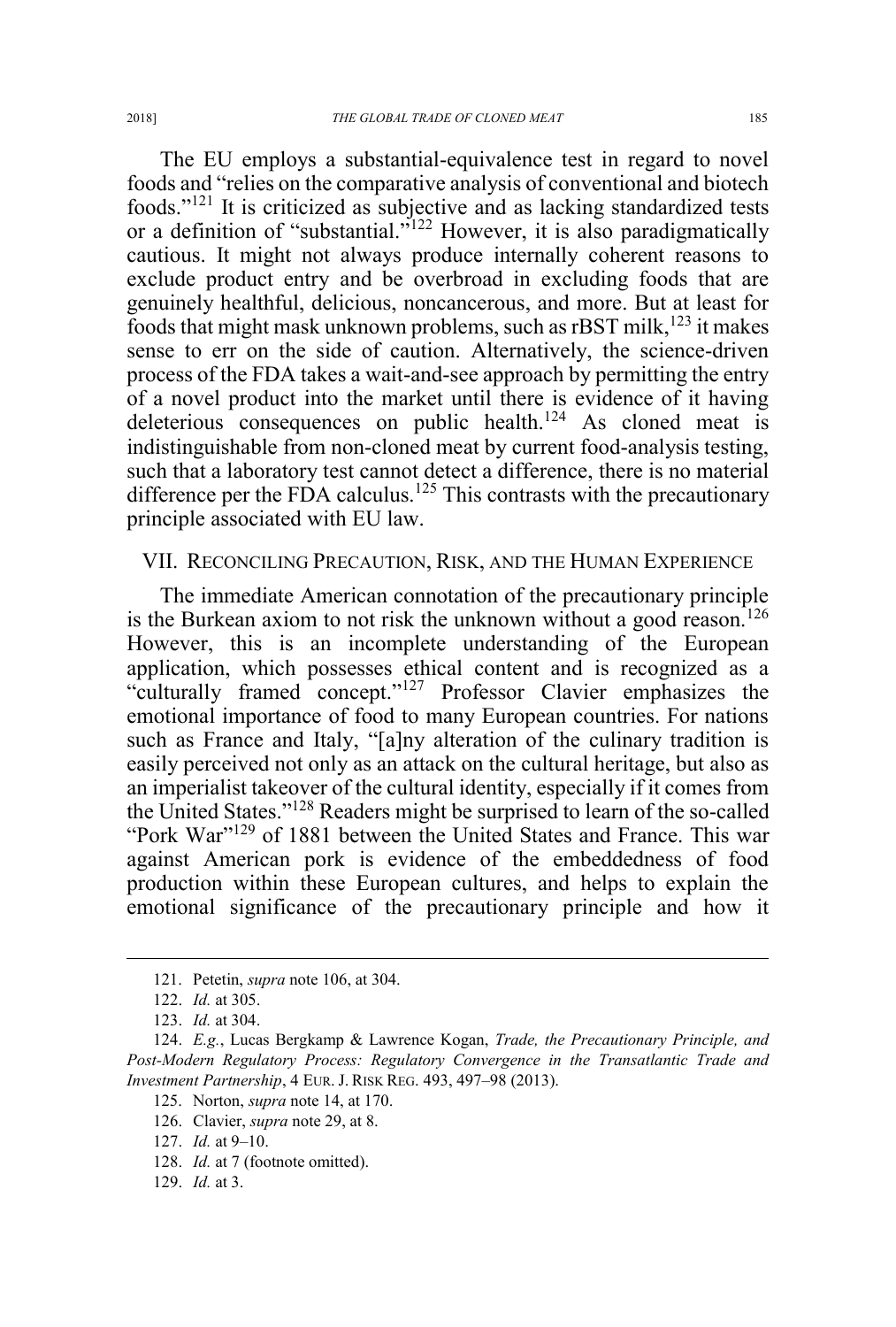operates.<sup>130</sup> I have written elsewhere on the equation of self, identity, and food politics with France and *foie gras*, and have questioned the claim of the Israel Supreme Court that gourmet foods are mere luxury.<sup>131</sup> How we define food—and here, cloned meat—is essential to the process and production methods (PPM) legal analysis. If food is viewed exclusively as sustenance, it becomes easier to equate meat with its chemistry, caloric makeup, and nutrition profile, among other things. However, if it is conceptualized as interwoven with our social fabric, the intricacy or purity of process does not register as delicate. Rather, it is perceived as imperative to achieving a vision of cultural identity for those who partake in these foods.

The embeddedness of the European precautionary principle is directly relevant to the trade of cloned meat. I can understand why milk derived from the progeny of an ancestor clone can be reduced to the superficial physiological question of whether it is materially different from nonorganic milk or milk containing the enzyme  $rBST$ ,  $^{132}$  or even Parmalat or the notorious Carolene filled-milk product made historical by Footnote Four of that New Deal litigation.<sup>133</sup> Milk feels separate from the lactating cow, and there is enough of a spectrum of "milk" on the market from various animals, plant proteins, and processing that the cloned ancestor can be rationalized, compartmentalized, or otherwise forgotten. Meat, on the other hand, is different. Eating the cloned factory-to-table "flesh" of an engineered animal distorts our sense of self and ecology. The ineluctable weirdness of eating Dolly the Sheep is captured by this European accent to the precautionary principle. We expect eating cloned meat will affect our (social) psychology, but it is difficult to predict exactly how. Professor David Owen offers the construct of "foreseeable unforseeability" to describe the paradox of a *laissez-faire* approach to transformative technological processes.<sup>134</sup> This Article does not articulate why consuming factory-produced animals for their meat is meaningfully different from other sorts of tech food. However, the European precautionary principle does not require precise language. Its emotional thrust can depend on the nebulous, inchoate feelings that already typify our sense of place and ritual at the dinner table.

 <sup>130.</sup> *See id.*

<sup>131.</sup> Andrew Jensen Kerr & Yu Dan, *Tradition as Precedent: Articulating Animal Law Reform in China*, 11 J. ANIMAL & NAT. RESOURCE L. 71, 84 (2015).

<sup>132.</sup> *See generally* Margaret Sova McCabe, *Got Controversy? Milk Does*, 13 DRAKE J. AGRIC. L. 475 (2008) (discussing the controversial factors behind rBST and the fears they cause consumers).

<sup>133.</sup> United States v. Carolene Prods. Co., 304 U.S. 144, 152 n.4 (1938).

<sup>134.</sup> *See generally* David G. Owen, *Bending Nature, Bending Law*, 62 FLA. L. REV. 569 (2010) (explaining how technology has both helped advance, and created hardship for, the human race).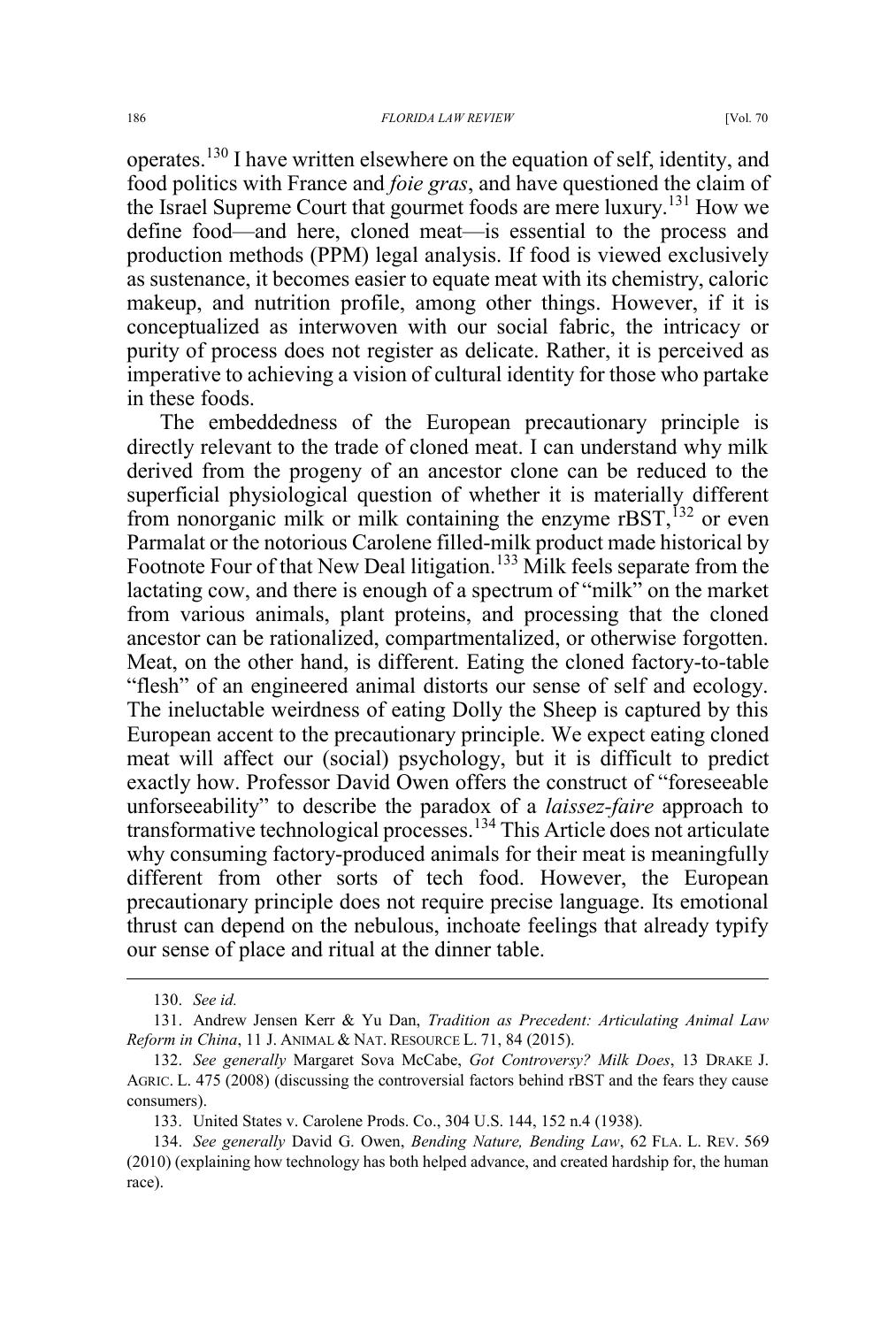Therefore, this Article echoes Professor Clavier's notion that a revised precautionary principle can allow the WTO to move away from a strictly functionalist perspective. This move respects the nonrational elements of food and cloning and can reconcile "liberalization of agriculture and food products and consumer anxiety linked to new technology."<sup>135</sup> Importantly, the precautionary principle is already a valorized norm in other aspects of U.S. food law. The Food Quality Protection Act of 1996 "mandates a precautionary safety factor in addition to an ample margin of safety."<sup>136</sup> The precautionary principle allows courts and tribunals to work *within* the law, rather than have to create "bad law" in response to "bad facts" and concomitantly create outlier, unworkable legal categories.

It is true that a corollary to precaution is possibly limiting innovation based on excessive solicitude or outlier Lysenko-ish science. Professors Lucas Bergkamp and Lawrence Kogan describe a post-modern view of the precautionary principle in which a "policy-based science" of worstcase scenarios distorts the traditionally probabilistic nature of sciencebased policy.<sup>137</sup> These are fair objections. But this Article emphasizes the qualitative aspects of the precautionary principle, and does *not* argue for a lower standard of scientific authority. Rather, this Article suggests an expanded notion of risk beyond "the cold arithmetic of cost-benefit analysis" to a framework where "science, risk and society" are integrated instead.138 It is not a matter of lessening the standard of science but increasing the weight attached to social disruption and the dialectical relationship between food and the social order.

#### **CONCLUSION**

The WTO has been a fountainhead of jurisprudence on animal ethics and public morality in *Tuna-Dolphin*,<sup>139</sup> *Shrimp-Turtle*,<sup>140</sup> and the Canadian seal-hunt litigation.<sup>141</sup> Animal cloning might be the next

138. Petetin, *supra* note 106, at 297–98.

140. *See generally* Panel Report, *United States—Import Prohibition of Certain Shrimp and Shrimp Products*, WTO Doc. WT/DS58/R (May 15, 1998); Appellate Body Report, *United States—Import Prohibition of Certain Shrimp and Shrimp Products*, WTO Doc. WT/DS58/AB/R (Oct. 12, 1998) (discussing *Shrimp-Turtle* WTO findings).

141. *See generally* Panel Report, *European Communities—Measures Prohibiting the Importation and Marketing of Seal Products*, WTO Doc. WT/DS400/R (Nov. 25, 2013); Appellate Body Report, *European Communities—Measures Prohibiting the Importation and* 

 <sup>135.</sup> Clavier, *supra* note 29, at 8.

<sup>136.</sup> *Id.* at 9.

<sup>137.</sup> Bergkamp & Kogan, *supra* note 124, at 501.

<sup>139.</sup> *See generally* Panel Report, *United States—Restrictions on Imports of Tuna*, DS21/R (Sept. 3, 1991), GATT BISD (39th Supp.) at 155 (1993) (discussing *Tuna-Dolphin I* GATT findings).